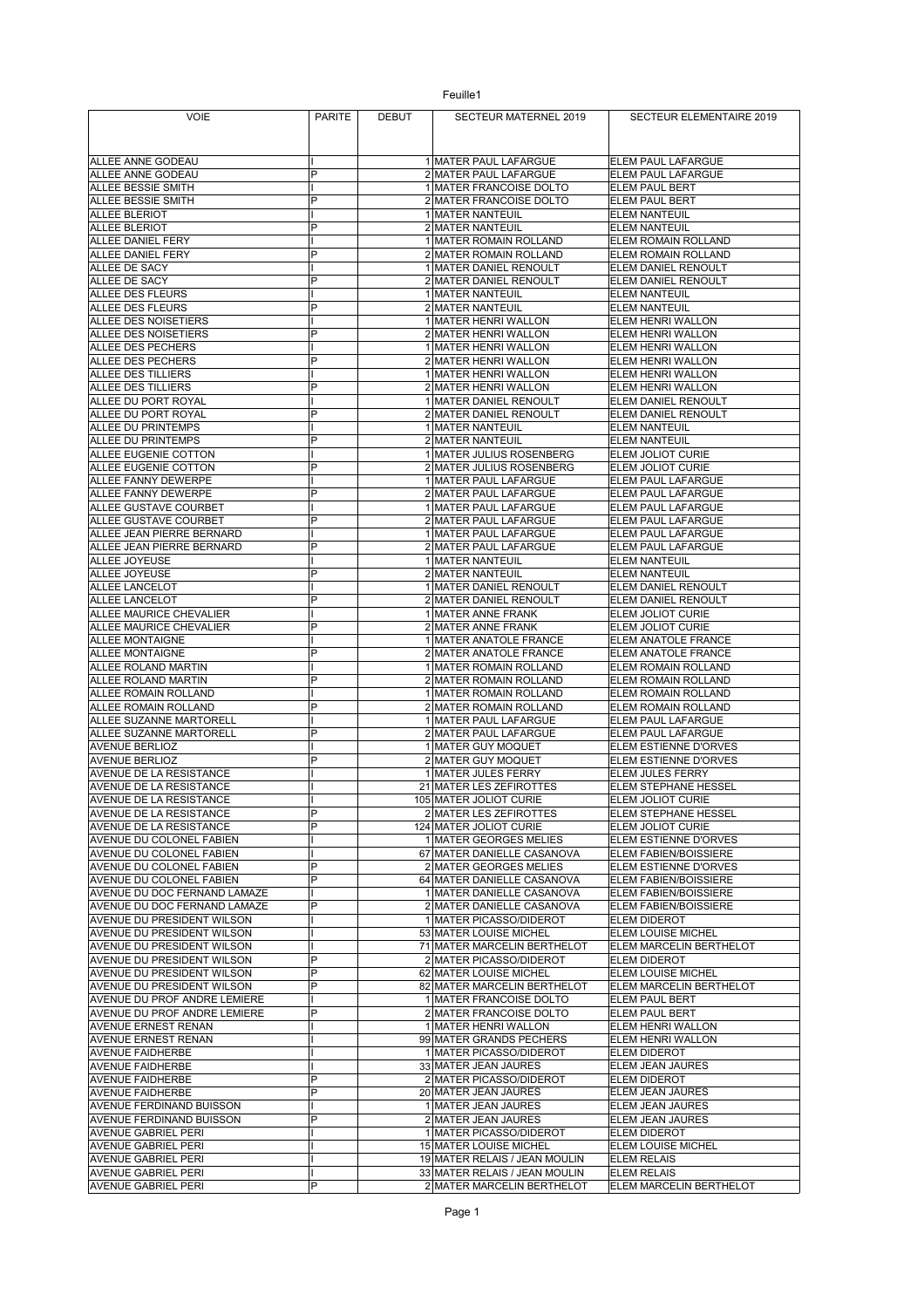| <b>AVENUE GABRIEL PERI</b>                                         | P              | 22 MATER LOUISE MICHEL                                 | ELEM LOUISE MICHEL                             |
|--------------------------------------------------------------------|----------------|--------------------------------------------------------|------------------------------------------------|
| <b>AVENUE GABRIEL PERI</b>                                         | P              | 50 MATER LOUISE MICHEL                                 | ELEM LOUISE MICHEL                             |
| <b>AVENUE JEAN MOULIN</b>                                          |                | 1 MATER JEAN MOULIN / RELAIS                           | <b>ELEM RELAIS</b>                             |
| AVENUE JEAN MOULIN                                                 |                | 31 MATER JEAN MOULIN / RELAIS                          | <b>ELEM RELAIS</b>                             |
| AVENUE JEAN MOULIN                                                 | P              | 2 MATER JEAN MOULIN / RELAIS                           | <b>ELEM RELAIS</b>                             |
| AVENUE JEAN MOULIN                                                 | P              | 12 MATER JEAN MOULIN / RELAIS                          | <b>ELEM RELAIS</b>                             |
| AVENUE LEO LAGRANGE<br>AVENUE LEO LAGRANGE                         | P              | 1 MATER DANIELLE CASANOVA<br>2 MATER DANIELLE CASANOVA | ELEM FABIEN/BOISSIERE<br>ELEM FABIEN/BOISSIERE |
| <b>AVENUE LEON GAUMONT</b>                                         |                | 1 MATER FRANCOISE DOLTO                                | ELEM PAUL BERT                                 |
| <b>AVENUE LEON GAUMONT</b>                                         | P              | 2 MATER FRANCOISE DOLTO                                | ELEM PAUL BERT                                 |
| <b>AVENUE PASTEUR</b>                                              |                | 1 MATER LES ZEFIROTTES                                 | ELEM STEPHANE HESSEL                           |
| <b>AVENUE PASTEUR</b>                                              |                | 27 MATER JOLIOT CURIE                                  | ELEM JOLIOT CURIE                              |
| <b>AVENUE PASTEUR</b>                                              |                | 83 MATER JEAN JAURES                                   | <b>ELEM JEAN JAURES</b>                        |
| <b>AVENUE PASTEUR</b>                                              | P              | 2 MATER LES ZEFIROTTES                                 | <b>ELEM STEPHANE HESSEL</b>                    |
| <b>AVENUE PASTEUR</b>                                              | $\overline{P}$ | 42 MATER JOLIOT CURIE                                  | ELEM JOLIOT CURIE                              |
| <b>AVENUE PASTEUR</b>                                              | $\overline{P}$ | 102 MATER JEAN JAURES                                  | ELEM JEAN JAURES                               |
| AVENUE PAUL LANGEVIN                                               |                | 1 MATER LOUIS ARAGON                                   | ELEM MARCELIN BERTHELOT                        |
| AVENUE PAUL LANGEVIN                                               | P              | 2 MATER LOUIS ARAGON                                   | ELEM MARCELIN BERTHELOT                        |
| AVENUE PAUL SIGNAC                                                 |                | 1 MATER DANTON                                         | <b>ELEM DANTON</b>                             |
| AVENUE PAUL SIGNAC                                                 | P              | 2 MATER DANTON                                         | <b>ELEM DANTON</b>                             |
| AVENUE PDT SALVADOR ALLENDE                                        |                | 1 MATER GEORGES MELIES                                 | ELEM FABIEN/BOISSIERE                          |
| AVENUE PDT SALVADOR ALLENDE                                        |                | 97 MATER NANTEUIL                                      | ELEM NANTEUIL                                  |
| AVENUE PDT SALVADOR ALLENDE                                        | P<br>P         | 2 MATER GEORGES MELIES                                 | ELEM FABIEN/BOISSIERE<br><b>ELEM NANTEUIL</b>  |
| AVENUE PDT SALVADOR ALLENDE<br>AVENUE VICTOR HUGO                  |                | 108 MATER NANTEUIL<br>1 MATER PAUL LAFARGUE            | ELEM PAUL LAFARGUE                             |
| <b>AVENUE WALWEIN</b>                                              |                | 1 MATER PICASSO/DIDEROT                                | ELEM DIDEROT                                   |
| AVENUE WALWEIN                                                     |                | 15 MATER PICASSO/DIDEROT                               | <b>ELEM DIDEROT</b>                            |
| <b>AVENUE WALWEIN</b>                                              | P              | 2 MATER PICASSO/DIDEROT                                | <b>ELEM DIDEROT</b>                            |
| <b>AVENUE WALWEIN</b>                                              | P              | 10 MATER PICASSO/DIDEROT                               | ELEM DIDEROT                                   |
| <b>BOULEVARD ARISTIDE BRIAND</b>                                   |                | 1 MATER GUY MOQUET                                     | ELEM ESTIENNE D'ORVES                          |
| <b>BOULEVARD ARISTIDE BRIAND</b>                                   |                | 79 MATER GEORGES MELIES                                | ELEM ESTIENNE D'ORVES                          |
| <b>BOULEVARD ARISTIDE BRIAND</b>                                   |                | 135 MATER DANIELLE CASANOVA                            | ELEM FABIEN/BOISSIERE                          |
| <b>BOULEVARD ARISTIDE BRIAND</b>                                   | P              | 2 MATER DANTON                                         | <b>ELEM DANTON</b>                             |
| <b>BOULEVARD ARISTIDE BRIAND</b>                                   | P              | 84 MATER GEORGES MELIES                                | ELEM ESTIENNE D'ORVES                          |
| <b>BOULEVARD ARISTIDE BRIAND</b>                                   | P              | 140 MATER DANIELLE CASANOVA                            | ELEM FABIEN/BOISSIERE                          |
| <b>BOULEVARD CHANZY</b>                                            |                | 1 MATER JULES FERRY                                    | ELEM JULES FERRY                               |
| <b>BOULEVARD CHANZY</b>                                            | P              | 2 MATER JULES FERRY                                    | ELEM JULES FERRY                               |
| BOULEVARD DE LA BOISSIERE                                          |                | 1 MATER DANIELLE CASANOVA                              | ELEM FABIEN/BOISSIERE                          |
| BOULEVARD DE LA BOISSIERE<br>BOULEVARD DE LA BOISSIERE             | P              | 101 MATER NANTEUIL<br>2 MATER DANIELLE CASANOVA        | <b>ELEM NANTEUIL</b><br>ELEM FABIEN/BOISSIERE  |
| BOULEVARD DE LA BOISSIERE                                          | P              | 86 MATER NANTEUIL                                      | <b>ELEM NANTEUIL</b>                           |
| BOULEVARD DE LA BOISSIERE                                          | P              | 270 MATER ODRU                                         | ELEM ODRU                                      |
| <b>BOULEVARD HENRI BARBUSSE</b>                                    |                | 1 MATER PICASSO/DIDEROT                                | ELEM DIDEROT                                   |
| <b>BOULEVARD HENRI BARBUSSE</b>                                    |                | 51 MATER JEAN JAURES                                   | ELEM JEAN JAURES                               |
| BOULEVARD HENRI BARBUSSE                                           | P              | 2 MATER PICASSO/DIDEROT                                | ELEM DIDEROT                                   |
| <b>BOULEVARD HENRI BARBUSSE</b>                                    | P              | 48 MATER JEAN JAURES                                   | ELEM JEAN JAURES                               |
| BOULEVARD JEANNE D ARC                                             |                | 1 MATER LOUISE MICHEL                                  | ELEM LOUISE MICHEL                             |
| BOULEVARD JEANNE D ARC                                             | P              | 2 MATER LOUISE MICHEL                                  | ELEM LOUISE MICHEL                             |
| BOULEVARD P VAILLANT COUTURIER                                     |                | 1 MATER LES ZEFIROTTES                                 | ELEM STEPHANE HESSEL                           |
| BOULEVARD P VAILLANT COUTURIER                                     |                | 39 MATER GUY MOQUET                                    | ELEM ESTIENNE D'ORVES                          |
| <b>BOULEVARD P VAILLANT COUTURIER</b>                              | P              | 2 MATER PICASSO/DIDEROT                                | <b>ELEM DIDEROT</b>                            |
| BOULEVARD P VAILLANT COUTURIER<br><b>BOULEVARD ROUGET DE LISLE</b> | P              | 30 MATER GUY MOQUET                                    | ELEM ESTIENNE D'ORVES<br>ELEM STEPHANE HESSEL  |
| BOULEVARD ROUGET DE LISLE                                          | P              | 1 MATER LES ZEFIROTTES<br>2 MATER LES ZEFIROTTES       | ELEM STEPHANE HESSEL                           |
| <b>BOULEVARD THEOPHILE SUEUR</b>                                   |                | 1 MATER ROMAIN ROLLAND                                 | ELEM ROMAIN ROLLAND                            |
| <b>BOULEVARD THEOPHILE SUEUR</b>                                   |                | 29 MATER DANIEL RENOULT                                | ELEM DANIEL RENOULT                            |
| <b>BOULEVARD THEOPHILE SUEUR</b>                                   |                | 191 MATER DANIEL RENOULT                               | ELEM ANATOLE FRANCE                            |
| <b>BOULEVARD THEOPHILE SUEUR</b>                                   |                | 203 MATER GRANDS PECHERS                               | ELEM ANATOLE FRANCE                            |
| <b>BOULEVARD THEOPHILE SUEUR</b>                                   | P              | 2 MATER ROMAIN ROLLAND                                 | ELEM ROMAIN ROLLAND                            |
| <b>BOULEVARD THEOPHILE SUEUR</b>                                   | P              | 136 MATER ANATOLE FRANCE                               | ELEM ANATOLE FRANCE                            |
| <b>BOULEVARD THEOPHILE SUEUR</b>                                   | P              | 238 MATER GRANDS PECHERS                               | ELEM ANATOLE FRANCE                            |
| CHEMIN DE LA FONTAINE                                              |                | 1 MATER DANIELLE CASANOVA                              | ELEM FABIEN/BOISSIERE                          |
| CHEMIN DE LA FONTAINE                                              | P              | 2 MATER DANIELLE CASANOVA                              | ELEM FABIEN/BOISSIERE                          |
| CHEMIN DES BOURDINES                                               |                | 1 MATER JEAN JAURES                                    | ELEM JEAN JAURES                               |
| CHEMIN DES BOURDINES                                               | P              | 2 MATER JEAN JAURES                                    | ELEM JEAN JAURES                               |
| CITE EUGENE CHEVREAU                                               | P              | 1 MATER JULES FERRY                                    | ELEM JULES FERRY                               |
| CITE EUGENE CHEVREAU<br>CITE SAINT EXUPERY                         |                | 2 MATER JULES FERRY<br>1 MATER ROMAIN ROLLAND          | ELEM JULES FERRY<br>ELEM ROMAIN ROLLAND        |
| <b>CITE SAINT EXUPERY</b>                                          | P              | 2 MATER ROMAIN ROLLAND                                 | ELEM ROMAIN ROLLAND                            |
| IMPASSE ANDRE MESSAGER                                             |                | 1 MATER ANATOLE FRANCE                                 | ELEM ANATOLE FRANCE                            |
| <b>IMPASSE ANDRE MESSAGER</b>                                      | P              | 2 MATER ANATOLE FRANCE                                 | ELEM ANATOLE FRANCE                            |
| <b>IMPASSE BARBES</b>                                              |                | 1 MATER VOLTAIRE                                       | ELEM VOLTAIRE                                  |
| <b>IMPASSE BARBES</b>                                              | P              | 2 MATER VOLTAIRE                                       | <b>ELEM VOLTAIRE</b>                           |
| <b>IMPASSE CARREL</b>                                              |                | 1 MATER JULES FERRY                                    | ELEM JULES FERRY                               |
| <b>IMPASSE CARREL</b>                                              | P              | 2 MATER JULES FERRY                                    | ELEM JULES FERRY                               |
| <b>IMPASSE COLMET</b>                                              |                | 1 MATER LOUISE MICHEL                                  | ELEM LOUISE MICHEL                             |
| <b>IMPASSE COLMET</b>                                              | P              | 2 MATER LOUISE MICHEL                                  | ELEM LOUISE MICHEL                             |
| <b>IMPASSE DE L ERMITAGE</b>                                       |                | 1 MATER NANTEUIL                                       | <b>ELEM NANTEUIL</b>                           |
| <b>IMPASSE DE L ERMITAGE</b>                                       | P              | 2 MATER NANTEUIL                                       | ELEM NANTEUIL                                  |
| IMPASSE DE LA BELLE ETOILE                                         |                | 1 MATER DANIEL RENOULT<br>2 MATER DANIEL RENOULT       | ELEM DANIEL RENOULT<br>ELEM DANIEL RENOULT     |
| IMPASSE DE LA BELLE ETOILE                                         | P              |                                                        |                                                |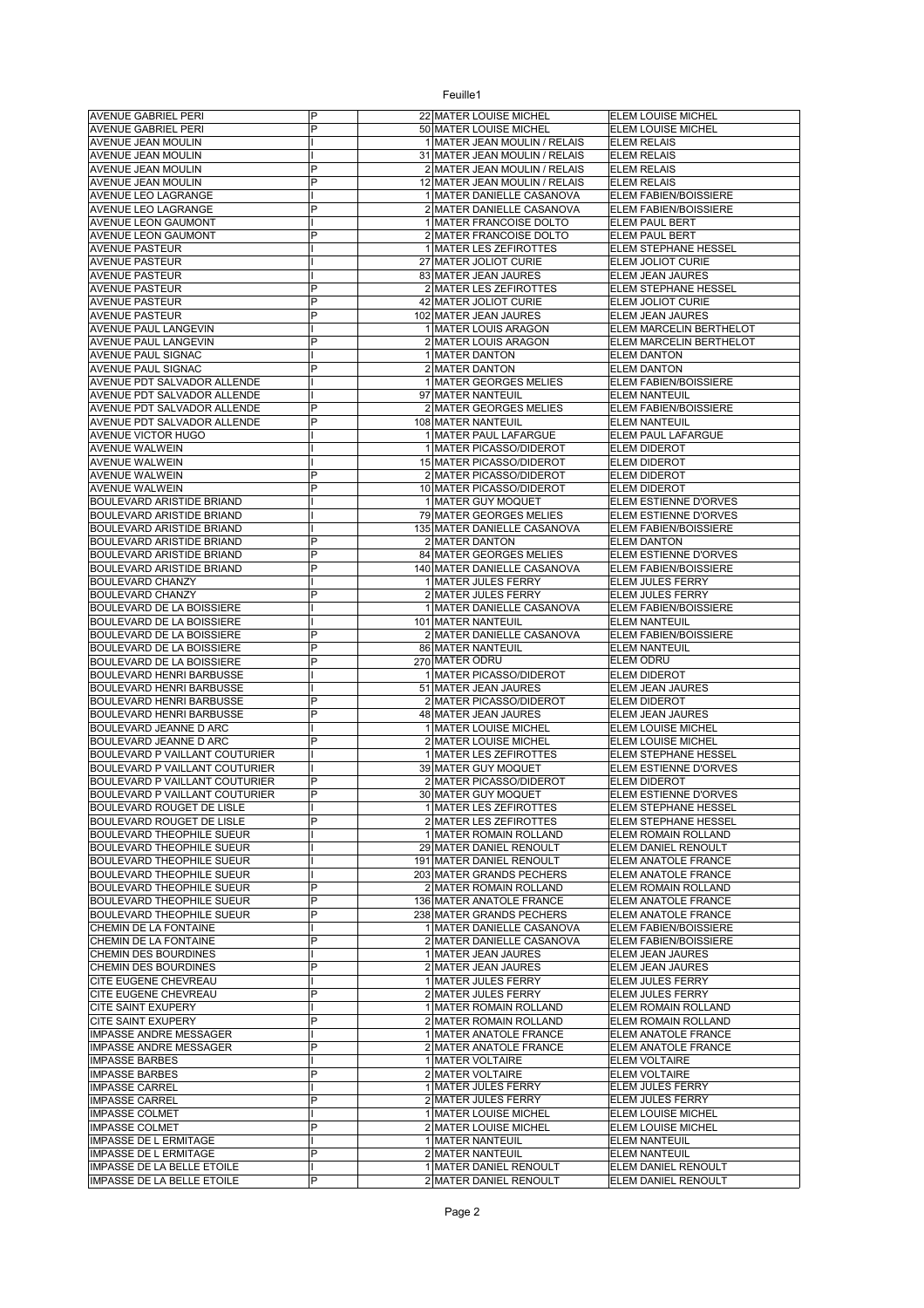| <b>IMPASSE DE LA FOSSE PINSON</b>             |                | 1 MATER ANNE FRANK                             | ELEM JULES FERRY                         |
|-----------------------------------------------|----------------|------------------------------------------------|------------------------------------------|
| <b>IMPASSE DE LA FOSSE PINSON</b>             | P              | 2 MATER ANNE FRANK                             | <b>ELEM JULES FERRY</b>                  |
| <b>IMPASSE DE LA PAIX</b>                     |                | 1 MATER ROMAIN ROLLAND                         | ELEM ROMAIN ROLLAND                      |
| <b>IMPASSE DE LA PAIX</b>                     | P              | 2 MATER ROMAIN ROLLAND                         | ELEM ROMAIN ROLLAND                      |
| IMPASSE DE LA PATTE D OIE                     |                | 1 MATER GRANDS PECHERS                         | ELEM ANATOLE FRANCE                      |
| <b>IMPASSE DE LA PATTE D OIE</b>              | P              | 2 MATER GRANDS PECHERS                         | ELEM ANATOLE FRANCE                      |
| <b>IMPASSE DE LA ROSERAIE</b>                 |                | 1 MATER LOUISE MICHEL                          | ELEM LOUISE MICHEL                       |
| <b>IMPASSE DE LA ROSERAIE</b>                 | $\overline{P}$ | 2 MATER LOUISE MICHEL                          | ELEM LOUISE MICHEL                       |
| <b>IMPASSE DES CHANTEREINES</b>               |                | 1 MATER GUY MOQUET                             | ELEM ESTIENNE D'ORVES                    |
| <b>IMPASSE DES CHANTEREINES</b>               | P              | 2 MATER GUY MOQUET                             | ELEM ESTIENNE D'ORVES                    |
| <b>IMPASSE DES MOULINS</b>                    |                | 1 MATER NANTEUIL                               | <b>ELEM NANTEUIL</b>                     |
| <b>IMPASSE DES MOULINS</b>                    | P              | 2 MATER NANTEUIL                               | ELEM NANTEUIL                            |
| <b>IMPASSE DES PIVOINES</b>                   |                | 1 MATER ROMAIN ROLLAND                         | ELEM ROMAIN ROLLAND                      |
| <b>IMPASSE DES PIVOINES</b>                   | P              | 2 MATER ROMAIN ROLLAND                         | ELEM ROMAIN ROLLAND                      |
| <b>IMPASSE DES QUATRE RUELLES</b>             |                | 1 MATER RELAIS / JEAN MOULIN                   | <b>ELEM RELAIS</b>                       |
| <b>IMPASSE DES QUATRE RUELLES</b>             | P              | 2 MATER RELAIS / JEAN MOULIN                   | <b>ELEM RELAIS</b>                       |
|                                               |                | 1 MATER JEAN JAURES                            |                                          |
| <b>IMPASSE DES SAVARTS</b>                    | P              |                                                | ELEM JEAN JAURES                         |
| <b>IMPASSE DES SAVARTS</b>                    |                | 2 MATER JEAN JAURES                            | ELEM JEAN JAURES                         |
| IMPASSE DU BOL D AIR                          |                | 1 MATER ODRU                                   | ELEM ODRU                                |
| <b>IMPASSE DU BOL D AIR</b>                   | P              | 2 MATER ODRU                                   | ELEM ODRU                                |
| <b>IMPASSE DU GRAND AIR</b>                   |                | 1 MATER ROMAIN ROLLAND                         | ELEM ROMAIN ROLLAND                      |
| <b>IMPASSE DU GRAND AIR</b>                   | $\overline{P}$ | 2 MATER ROMAIN ROLLAND                         | ELEM ROMAIN ROLLAND                      |
| <b>IMPASSE DU PROGRES</b>                     |                | 1 MATER FRANCOISE DOLTO                        | ELEM PAUL BERT                           |
| <b>IMPASSE DU PROGRES</b>                     | P              | 2 MATER FRANCOISE DOLTO                        | <b>ELEM PAUL BERT</b>                    |
| <b>IMPASSE GOBETUE</b>                        |                | 1 MATER DANTON                                 | <b>ELEM DANTON</b>                       |
| <b>IMPASSE GOBETUE</b>                        | P              | 2 MATER DANTON                                 | <b>ELEM DANTON</b>                       |
| <b>IMPASSE LE BRIX</b>                        |                | 1 MATER ROMAIN ROLLAND                         | ELEM ROMAIN ROLLAND                      |
| <b>IMPASSE LE BRIX</b>                        | P              | 2 MATER ROMAIN ROLLAND                         | ELEM ROMAIN ROLLAND                      |
| <b>IMPASSE MARSEUIL</b>                       |                | 1 MATER NANTEUIL                               | <b>ELEM NANTEUIL</b>                     |
| <b>IMPASSE MARSEUIL</b>                       | P              | 2 MATER NANTEUIL                               | <b>ELEM NANTEUIL</b>                     |
| <b>IMPASSE MOREAU</b>                         |                | 1 MATER FRANCOISE DOLTO                        | ELEM PAUL BERT                           |
| <b>IMPASSE MOREAU</b>                         |                | 2 MATER FRANCOISE DOLTO                        | ELEM PAUL BERT                           |
| <b>IMPASSE PIERRE DEGEYTER</b>                |                | 1 MATER NANTEUIL                               | <b>ELEM NANTEUIL</b>                     |
| <b>IMPASSE PIERRE DEGEYTER</b>                | P              | 2 MATER NANTEUIL                               | <b>ELEM NANTEUIL</b>                     |
| MAIL ALEXANDRA DAVID-NEEL                     |                | 1 MATER FRANCOISE DOLTO                        | ELEM PAUL BERT                           |
| MAIL ALEXANDRA DAVID-NEEL                     | $\overline{P}$ | 2 MATER FRANCOISE DOLTO                        | ELEM PAUL BERT                           |
| PASSAGE DE LA DHUIS                           |                | 1 MATER GEORGES MELIES                         | ELEM FABIEN/BOISSIERE                    |
|                                               | P              |                                                |                                          |
| PASSAGE DE LA DHUIS                           |                | 2 MATER GEORGES MELIES                         | ELEM FABIEN/BOISSIERE                    |
| PASSAGE DE LA GLAISIERE                       |                | 1 MATER PICASSO/DIDEROT                        | ELEM DIDEROT                             |
| PASSAGE DE LA GLAISIERE                       | P              | 2 MATER PICASSO/DIDEROT                        | ELEM DIDEROT                             |
| PASSAGE DES ECOLES                            |                | 1 MATER DANIELLE CASANOVA                      | ELEM FABIEN/BOISSIERE                    |
| PASSAGE DES ECOLES                            | P              | 2 MATER DANIELLE CASANOVA                      | ELEM FABIEN/BOISSIERE                    |
| PASSAGE DES GUILLANDS                         |                | 1 MATER ANNE FRANK                             | ELEM JULES FERRY                         |
| PASSAGE DES GUILLANDS                         | P              | 2 MATER ANNE FRANK                             | ELEM JULES FERRY                         |
| PASSAGE DES RUFFINS                           |                | 1 MATER DANIEL RENOULT                         | ELEM DANIEL RENOULT                      |
| PASSAGE DES RUFFINS                           | P              | 2 MATER DANIEL RENOULT                         | ELEM DANIEL RENOULT                      |
| PASSAGE SAINT DENIS                           |                | 1 MATER GEORGES MELIES                         | ELEM FABIEN/BOISSIERE                    |
| PASSAGE SAINT DENIS                           | P              | 2 MATER GEORGES MELIES                         | ELEM FABIEN/BOISSIERE                    |
|                                               |                |                                                |                                          |
| PLACE BERTHIE ALBRECHT                        |                | 1 MATER JEAN JAURES                            | ELEM JEAN JAURES                         |
| PLACE BERTHIE ALBRECHT                        | $\overline{P}$ | 2 MATER JEAN JAURES                            | ELEM JEAN JAURES                         |
|                                               |                | 1 MATER LOUISE MICHEL                          |                                          |
| PLACE CARNOT                                  | P              |                                                | ELEM LOUISE MICHEL                       |
| PLACE CARNOT                                  |                | 2 MATER LOUISE MICHEL                          | ELEM LOUISE MICHEL                       |
| PLACE DE LA FRATERNITE                        |                | 1 MATER VOLTAIRE                               | <b>ELEM VOLTAIRE</b>                     |
| PLACE DE LA FRATERNITE                        | P              | 2 MATER VOLTAIRE                               | <b>ELEM VOLTAIRE</b>                     |
| PLACE DE LA REPUBLIQUE                        |                | 1 MATER VOLTAIRE                               | <b>ELEM VOLTAIRE</b>                     |
| PLACE DE LA REPUBLIQUE                        | P              | 2 MATER VOLTAIRE                               | ELEM VOLTAIRE                            |
| PLACE DU 19 MARS 1962                         |                | 1 MATER PICASSO/DIDEROT                        | ELEM DIDEROT                             |
| PLACE DU 19 MARS 1962                         | P              | 2 MATER PICASSO/DIDEROT                        | ELEM DIDEROT                             |
| PLACE DU GENERAL DE GAULLE                    |                | 1 MATER JEAN JAURES                            | ELEM JEAN JAURES                         |
| PLACE DU GENERAL DE GAULLE                    | P              | 2 MATER JEAN JAURES                            | ELEM JEAN JAURES                         |
| PLACE DU MARCHE                               |                | 1 MATER JULES FERRY                            | ELEM JULES FERRY                         |
| PLACE DU MARCHE                               | P              | 2 MATER JULES FERRY                            | ELEM JULES FERRY                         |
| PLACE DU QUATORZE JUILLET                     |                | 1 MATER PICASSO/DIDEROT                        | ELEM DIDEROT                             |
| PLACE DU QUATORZE JUILLET                     | P              | 2 MATER PICASSO/DIDEROT                        | ELEM DIDEROT                             |
| PLACE FRANCOIS MITTERAND                      |                | 1 MATER PICASSO/DIDEROT                        | ELEM DIDEROT                             |
| PLACE FRANCOIS MITTERAND                      | P              | 2 MATER PICASSO/DIDEROT                        | ELEM DIDEROT                             |
| PLACE HANNAH ARENDT                           |                | 1 MATER FRANCOISE DOLTO                        | ELEM PAUL BERT                           |
| PLACE HANNAH ARENDT                           | P              | 2 MATER FRANCOISE DOLTO                        | ELEM PAUL BERT                           |
| PLACE JEAN JAURES                             |                | 1 MATER PICASSO/DIDEROT                        | ELEM DIDEROT                             |
| PLACE JEAN JAURES                             | P              | 2 MATER PICASSO/DIDEROT                        | ELEM DIDEROT                             |
| PLACE LE MORILLON                             |                | 1 MATER ROMAIN ROLLAND                         | ELEM ROMAIN ROLLAND                      |
|                                               | P              |                                                |                                          |
| PLACE LE MORILLON                             |                | 2 MATER ROMAIN ROLLAND                         | ELEM ROMAIN ROLLAND                      |
| <b>RUE ADRIENNE MAIRE</b>                     | P              | 1 MATER JULIUS ROSENBERG                       | ELEM JOLIOT CURIE                        |
| RUE ADRIENNE MAIRE                            |                | 2 MATER JULIUS ROSENBERG                       | ELEM JOLIOT CURIE                        |
| RUE ALEXIS LEPERE                             |                | 1 MATER LES ZEFIROTTES                         | ELEM STEPHANE HESSEL                     |
| <b>RUE ALEXIS LEPERE</b>                      |                | 39 MATER JOLIOT CURIE                          | ELEM JOLIOT CURIE                        |
| RUE ALEXIS LEPERE                             |                | 73 MATER JEAN JAURES                           | ELEM JEAN JAURES                         |
| RUE ALEXIS LEPERE                             | P              | 2 MATER LES ZEFIROTTES                         | ELEM STEPHANE HESSEL                     |
| RUE ALEXIS LEPERE                             | P              | 46 MATER JOLIOT CURIE                          | ELEM JOLIOT CURIE                        |
| <b>RUE ALEXIS LEPERE</b><br>RUE ALEXIS PESNON | P              | 70 MATER JEAN JAURES<br>1 MATER LES ZEFIROTTES | ELEM JEAN JAURES<br>ELEM STEPHANE HESSEL |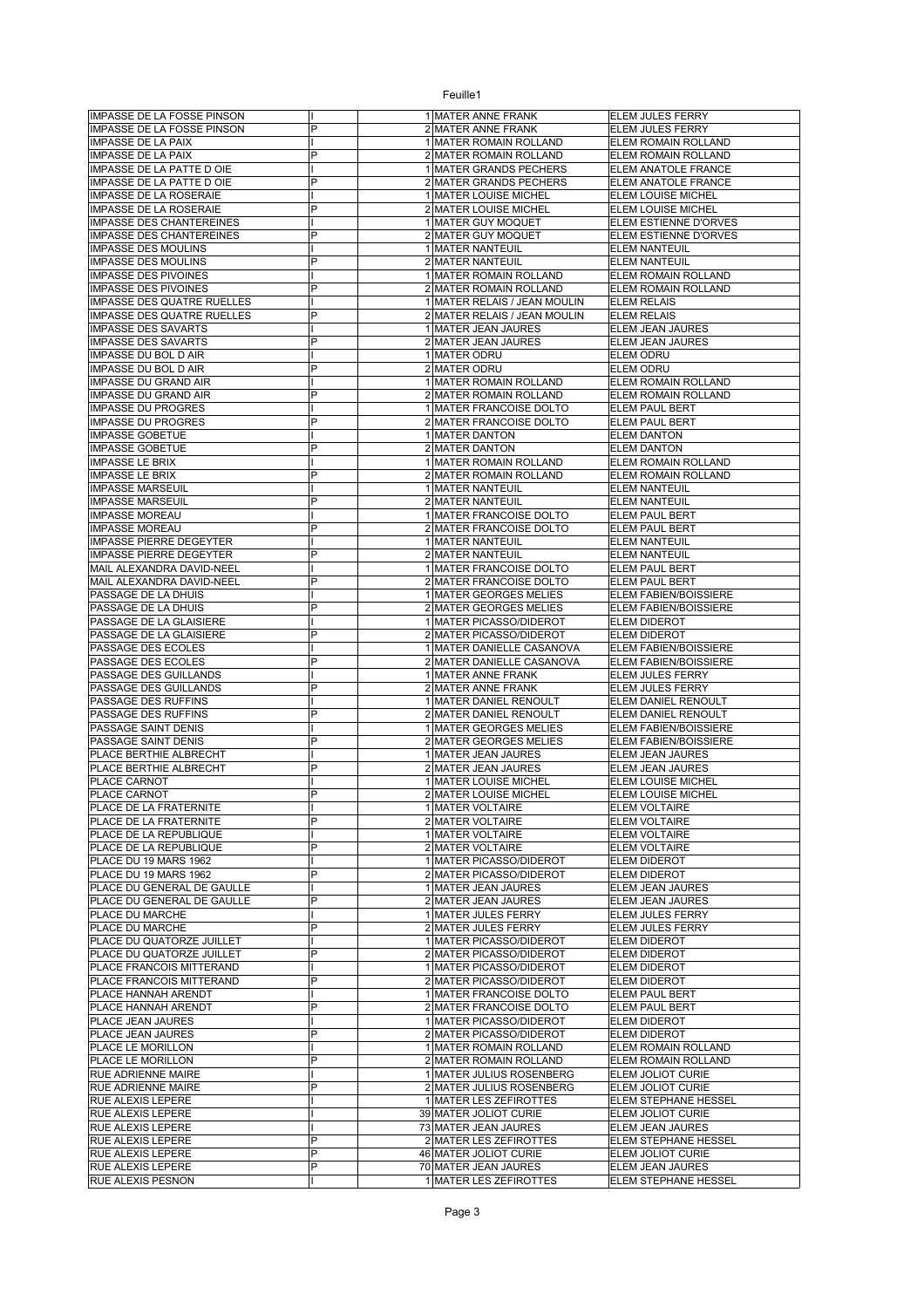| <b>RUE ALEXIS PESNON</b>                               | P              | 2 MATER LES ZEFIROTTES                             | ELEM STEPHANE HESSEL                    |
|--------------------------------------------------------|----------------|----------------------------------------------------|-----------------------------------------|
| <b>RUE ALICE</b>                                       |                | 1 MATER GEORGES MELIES                             | ELEM FABIEN/BOISSIERE                   |
| <b>RUE ALICE</b>                                       | P              | 2 MATER GEORGES MELIES                             | ELEM FABIEN/BOISSIERE                   |
| RUE ANATOLE FRANCE                                     |                | 1 MATER ANATOLE FRANCE                             | ELEM ANATOLE FRANCE                     |
| RUE ANATOLE FRANCE                                     | P              | 2 MATER ANATOLE FRANCE                             | ELEM ANATOLE FRANCE                     |
| RUE ANNE FRANK                                         |                | 1 MATER ANNE FRANK                                 | ELEM JOLIOT CURIE                       |
| <b>RUE ANNE FRANK</b>                                  | P              | 2 MATER ANNE FRANK                                 | ELEM JOLIOT CURIE                       |
| <b>RUE ANTOINETTE</b>                                  |                | 1 MATER GEORGES MELIES                             | ELEM FABIEN/BOISSIERE                   |
| RUE ANTOINETTE                                         | P              | 2 MATER GEORGES MELIES                             | ELEM FABIEN/BOISSIERE                   |
| RUE ARISTE HEMARD                                      |                | 1 MATER LES ZEFIROTTES                             | ELEM STEPHANE HESSEL                    |
| RUE ARISTE HEMARD                                      | P              | 2 MATER LES ZEFIROTTES                             | ELEM STEPHANE HESSEL                    |
| RUE ARMAND CARREL                                      |                | 1 MATER FRANCOISE DOLTO                            | ELEM PAUL BERT                          |
| RUE ARMAND CARREL                                      | P              | 2 MATER FRANCOISE DOLTO                            | ELEM PAUL BERT                          |
| RUE ARSENE CHEREAU                                     |                | 1 MATER VOLTAIRE                                   | <b>ELEM VOLTAIRE</b>                    |
|                                                        | P              |                                                    |                                         |
| RUE ARSENE CHEREAU                                     |                | 2 MATER VOLTAIRE                                   | <b>ELEM VOLTAIRE</b>                    |
| RUE AUGUSTE BLANQUI                                    |                | 1 MATER FRANCOISE DOLTO                            | ELEM PAUL BERT                          |
| RUE AUGUSTE BLANQUI                                    | P              | 2 MATER FRANCOISE DOLTO                            | <b>ELEM PAUL BERT</b>                   |
| RUE AUGUSTE PERON                                      |                | 1 MATER GEORGES MELIES                             | ELEM FABIEN/BOISSIERE                   |
| RUE AUGUSTE PERON                                      | P              | 2 MATER GEORGES MELIES                             | ELEM FABIEN/BOISSIERE                   |
| <b>RUE BABEUF</b>                                      |                | 1 MATER ROMAIN ROLLAND                             | ELEM ROMAIN ROLLAND                     |
| <b>RUE BABEUF</b>                                      | P              | 2 MATER ROMAIN ROLLAND                             | ELEM ROMAIN ROLLAND                     |
| <b>RUE BARA</b>                                        |                | 1 MATER VOLTAIRE                                   | <b>ELEM VOLTAIRE</b>                    |
| <b>RUE BARA</b>                                        | P              | 2 MATER VOLTAIRE                                   | <b>ELEM VOLTAIRE</b>                    |
| <b>RUE BARBES</b>                                      |                | 1 MATER VOLTAIRE                                   | <b>ELEM VOLTAIRE</b>                    |
| <b>RUE BARBES</b>                                      | P              | 2 MATER VOLTAIRE                                   | <b>ELEM VOLTAIRE</b>                    |
| <b>RUE BAUDIN</b>                                      |                | 1 MATER GUY MOQUET                                 | ELEM ESTIENNE D'ORVES                   |
| <b>RUE BAUDIN</b>                                      | P              | 2 MATER GUY MOQUET                                 | ELEM ESTIENNE D'ORVES                   |
| <b>RUE BEAUMARCHAIS</b>                                |                | 1 MATER MARCEAU                                    | ELEM MARCEAU                            |
| <b>RUE BEAUMARCHAIS</b>                                |                | 47 MATER MARCEAU                                   | <b>ELEM MARCEAU</b>                     |
| <b>RUE BEAUMARCHAIS</b>                                | P              | 2 MATER MARCEAU                                    | <b>ELEM MARCEAU</b>                     |
| <b>RUE BEAUMARCHAIS</b>                                | P              | 32 MATER MARCEAU                                   | <b>ELEM MARCEAU</b>                     |
| <b>RUE BLANCHE</b>                                     |                | 1 MATER JULIUS ROSENBERG                           | ELEM JOLIOT CURIE                       |
|                                                        | P              |                                                    |                                         |
| <b>RUE BLANCHE</b><br><b>RUE BONOUVRIER</b>            |                | 2 MATER JULIUS ROSENBERG                           | <b>ELEM JOLIOT CURIE</b>                |
|                                                        |                | 1 MATER MARCEAU                                    | <b>ELEM MARCEAU</b>                     |
| <b>RUE BONOUVRIER</b>                                  | P              | 2 MATER MARCEAU                                    | <b>ELEM MARCEAU</b>                     |
| <b>RUE BRULEFER</b>                                    |                | 1 MATER NANTEUIL                                   | <b>ELEM NANTEUIL</b>                    |
| <b>RUE BRULEFER</b>                                    | P              | 2 MATER NANTEUIL                                   | <b>ELEM NANTEUIL</b>                    |
| <b>RUE BUFFON</b>                                      |                | 1 MATER LES ZEFIROTTES                             | ELEM STEPHANE HESSEL                    |
| <b>RUE BUFFON</b>                                      | P              | 2 MATER LES ZEFIROTTES                             | ELEM STEPHANE HESSEL                    |
| <b>RUE CAMELINAT</b>                                   |                | 1 MATER ROMAIN ROLLAND                             | ELEM ROMAIN ROLLAND                     |
| <b>RUE CAMELINAT</b>                                   | P              | 2 MATER ROMAIN ROLLAND                             | ELEM ROMAIN ROLLAND                     |
| RUE CAMILLE CLAUDEL                                    |                | 1 MATER NANTEUIL                                   | <b>ELEM NANTEUIL</b>                    |
| <b>RUE CAMILLE CLAUDEL</b>                             | P              | 2 MATER NANTEUIL                                   | <b>ELEM NANTEUIL</b>                    |
| <b>RUE CARNOT</b>                                      |                | 1 MATER LOUISE MICHEL                              | ELEM LOUISE MICHEL                      |
| <b>RUE CARNOT</b>                                      | P              | 2 MATER LOUISE MICHEL                              | ELEM LOUISE MICHEL                      |
| RUE CAROLE FREDERICKS                                  |                | 1 MATER FRANCOISE DOLTO                            | <b>ELEM PAUL BERT</b>                   |
| RUE CAROLE FREDERICKS                                  | P              | 2 MATER FRANCOISE DOLTO                            | ELEM PAUL BERT                          |
| RUE CATHERINE PUIG                                     |                | 1 MATER VOLTAIRE                                   | <b>ELEM VOLTAIRE</b>                    |
| <b>RUE CATHERINE PUIG</b>                              | P              | 2 MATER VOLTAIRE                                   | <b>ELEM VOLTAIRE</b>                    |
| RUE CHARLES DELAVACQUERIE                              |                | 1 MATER PAUL LAFARGUE                              | ELEM PAUL LAFARGUE                      |
| RUE CHARLES DELAVACQUERIE                              |                | 19 MATER ROMAIN ROLLAND                            | ELEM ROMAIN ROLLAND                     |
| RUE CHARLES DELAVACQUERIE                              | P              | 2 MATER PAUL LAFARGUE                              | ELEM PAUL LAFARGUE                      |
| RUE CHARLES DELAVACQUERIE                              | P              | 20 MATER ROMAIN ROLLAND                            | <b>ELEM ROMAIN ROLLAND</b>              |
|                                                        |                |                                                    |                                         |
| RUE CHARLES DELESCLUZE                                 | P              | 1 MATER DANIELLE CASANOVA                          | <b>ELEM FABIEN/BOISSIERE</b>            |
| RUE CHARLES DELESCLUZE                                 |                | 2 MATER DANIELLE CASANOVA                          | ELEM FABIEN/BOISSIERE                   |
| <b>RUE CHARLES INFROIT</b>                             |                | 1 MATER JEAN MOULIN / RELAIS                       | <b>ELEM RELAIS</b>                      |
| <b>RUE CHARLES INFROIT</b>                             | $\overline{P}$ | 2 MATER JEAN MOULIN / RELAIS                       | <b>ELEM RELAIS</b>                      |
| <b>RUE CLAIRE MAISON</b>                               |                | 1 MATER ROMAIN ROLLAND                             | ELEM ROMAIN ROLLAND                     |
| <b>RUE CLAIRE MAISON</b>                               | P              | 2 MATER ROMAIN ROLLAND                             | ELEM ROMAIN ROLLAND                     |
| RUE CLAUDE BERNARD                                     |                | 1 MATER DANTON                                     | <b>ELEM DANTON</b>                      |
| RUE CLAUDE BERNARD                                     | P              | 2 MATER DANTON                                     | <b>ELEM DANTON</b>                      |
| RUE CLOTILDE GAILLARD                                  |                | 1 MATER RELAIS / JEAN MOULIN                       | <b>ELEM RELAIS</b>                      |
| <b>RUE CLOTILDE GAILLARD</b>                           | P              |                                                    |                                         |
| <b>RUE COLBERT</b>                                     |                | 2 MATER RELAIS / JEAN MOULIN                       | <b>ELEM RELAIS</b>                      |
|                                                        |                | 1 MATER ANNE FRANK                                 | ELEM JOLIOT CURIE                       |
| <b>RUE COLBERT</b>                                     | P              | 2 MATER ANNE FRANK                                 | ELEM JOLIOT CURIE                       |
| <b>RUE COLI</b>                                        |                | 1 MATER ROMAIN ROLLAND                             | ELEM ROMAIN ROLLAND                     |
| <b>RUE COLI</b>                                        | P              | 2 MATER ROMAIN ROLLAND                             | ELEM ROMAIN ROLLAND                     |
|                                                        |                |                                                    |                                         |
| RUE COLMET LEPINAY                                     |                | 1 MATER MARCELIN BERTHELOT                         | <b>ELEM MARCELIN BERTHELOT</b>          |
| RUE COLMET LEPINAY                                     |                | 27 MATER LOUISE MICHEL                             | ELEM LOUISE MICHEL                      |
|                                                        | P              | 2 MATER MARCELIN BERTHELOT                         | ELEM MARCELIN BERTHELOT                 |
| <b>RUE COLMET LEPINAY</b><br><b>RUE COLMET LEPINAY</b> | P              | 24 MATER LOUISE MICHEL                             | <b>ELEM LOUISE MICHEL</b>               |
| <b>RUE CONDORCET</b>                                   |                | 1 MATER RELAIS / JEAN MOULIN                       | <b>ELEM RELAIS</b>                      |
| <b>RUE CONDORCET</b>                                   |                | 35 MATER RELAIS / JEAN MOULIN                      | <b>ELEM RELAIS</b>                      |
| <b>RUE CONDORCET</b>                                   |                | 59 MATER LOUISE MICHEL                             | <b>ELEM LOUISE MICHEL</b>               |
| <b>RUE CONDORCET</b>                                   | P              | 2 MATER RELAIS / JEAN MOULIN                       | <b>ELEM RELAIS</b>                      |
| <b>RUE CONDORCET</b>                                   | P              | 42 MATER RELAIS / JEAN MOULIN                      | <b>ELEM RELAIS</b>                      |
| <b>RUE CONDORCET</b>                                   | P              | 54 MATER LOUISE MICHEL                             | ELEM LOUISE MICHEL                      |
| <b>RUE CUVIER</b>                                      |                | 1 MATER FRANCOISE DOLTO                            | ELEM PAUL BERT                          |
| <b>RUE CUVIER</b>                                      | P              | 2 MATER FRANCOISE DOLTO                            | ELEM PAUL BERT                          |
| <b>RUE D ALEMBERT</b><br><b>RUE D ALEMBERT</b>         | P              | 1 MATER FRANCOISE DOLTO<br>2 MATER FRANCOISE DOLTO | ELEM PAUL BERT<br><b>ELEM PAUL BERT</b> |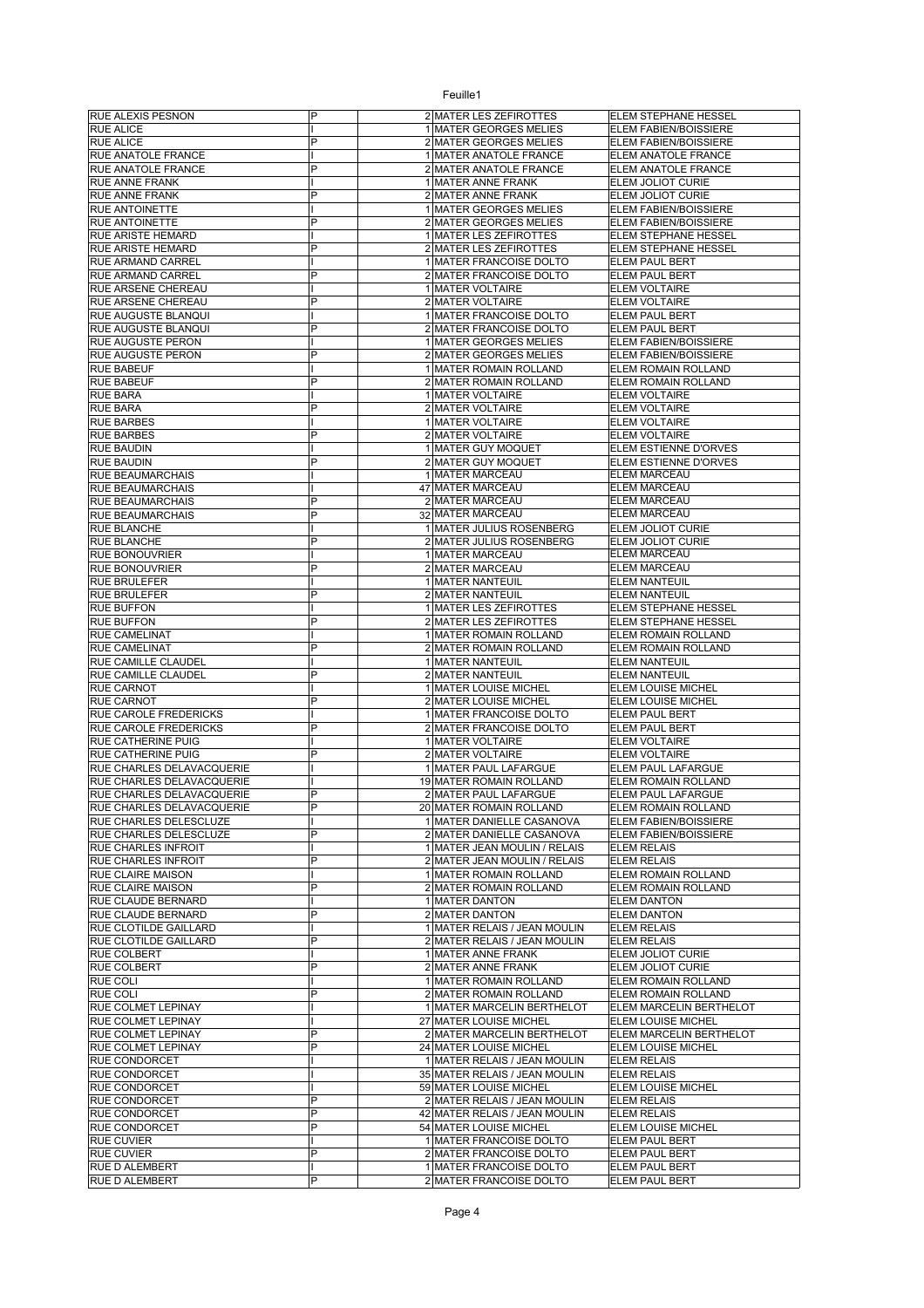| RUE D ESTIENNE D ORVES                       |   | 1 MATER GUY MOQUET                           | ELEM ESTIENNE D'ORVES                  |
|----------------------------------------------|---|----------------------------------------------|----------------------------------------|
| RUE D ESTIENNE D ORVES                       | P | 2 MATER GUY MOQUET                           | ELEM ESTIENNE D'ORVES                  |
| RUE DANIEL RENOULT                           |   | 1 MATER DANIEL RENOULT                       | ELEM DANIEL RENOULT                    |
| RUE DANIEL RENOULT                           | P | 2 MATER DANIEL RENOULT                       | ELEM DANIEL RENOULT                    |
| RUE DANIELLE CASANOVA                        |   | 1 MATER DANIELLE CASANOVA                    | ELEM FABIEN/BOISSIERE                  |
| RUE DANIELLE CASANOVA                        | P | 2 MATER DANIELLE CASANOVA                    | ELEM FABIEN/BOISSIERE                  |
| <b>RUE DANTON</b>                            |   | 1 MATER DANTON                               | <b>ELEM DANTON</b>                     |
| RUE DANTON                                   | P | 2 MATER DANTON                               | <b>ELEM DANTON</b>                     |
| RUE DE BEIT SIRA                             |   | 1 MATER ANATOLE FRANCE                       | ELEM ANATOLE FRANCE                    |
| RUE DE BEIT SIRA                             | P | 2 MATER ANATOLE FRANCE                       | ELEM ANATOLE FRANCE                    |
| RUE DE COTTBUS                               |   | 1 MATER ANATOLE FRANCE                       | ELEM ANATOLE FRANCE                    |
| RUE DE COTTBUS                               | P | 2 MATER ANATOLE FRANCE                       | ELEM ANATOLE FRANCE                    |
|                                              |   | 1 MATER GRANDS PECHERS                       |                                        |
| RUE DE GASCOGNE                              |   |                                              | ELEM ANATOLE FRANCE                    |
| <b>RUE DE GASCOGNE</b>                       | P | 2 MATER GRANDS PECHERS                       | ELEM ANATOLE FRANCE                    |
| RUE DE GUYENNE                               |   | 1 MATER DANIEL RENOULT                       | ELEM DANIEL RENOULT                    |
| RUE DE GUYENNE                               | P | 2 MATER DANIEL RENOULT                       | ELEM DANIEL RENOULT                    |
| RUE DE L ACACIA                              |   | 1 MATER ODRU                                 | <b>ELEM ODRU</b>                       |
| RUE DE L ACACIA                              | P | 2 MATER ODRU                                 | <b>ELEM ODRU</b>                       |
| RUE DE L AQUEDUC                             |   | 1 MATER GUY MOQUET                           | ELEM ESTIENNE D'ORVES                  |
| RUE DE L AQUEDUC                             | P | 2 MATER GUY MOQUET                           | ELEM ESTIENNE D'ORVES                  |
| RUE DE L EGLISE                              |   | 1 MATER PICASSO/DIDEROT                      | <b>ELEM DIDEROT</b>                    |
| RUE DE L EGLISE                              | P | 2 MATER PICASSO/DIDEROT                      | <b>ELEM DIDEROT</b>                    |
| RUE DE L ERMITAGE                            |   | 1 MATER DANTON                               | <b>ELEM DANTON</b>                     |
| RUE DE L ERMITAGE                            | P | 2 MATER DANTON                               | <b>ELEM DANTON</b>                     |
| RUE DE L UNION                               |   | 1 MATER MARCELIN BERTHELOT                   | ELEM MARCELIN BERTHELOT                |
| RUE DE L UNION                               | P | 2 MATER MARCELIN BERTHELOT                   | ELEM MARCELIN BERTHELOT                |
| RUE DE LA BEAUNE                             |   | 1 MATER LES ZEFIROTTES                       | ELEM STEPHANE HESSEL                   |
| RUE DE LA BEAUNE                             | P | 2 MATER LES ZEFIROTTES                       | <b>ELEM STEPHANE HESSEL</b>            |
| RUE DE LA CAPSULERIE                         |   | 1 MATER ANNE FRANK                           | ELEM JULES FERRY                       |
| RUE DE LA CAPSULERIE                         | P | 2 MATER ANNE FRANK                           | ELEM JULES FERRY                       |
| RUE DE LA CONVENTION                         |   | 1 MATER PICASSO/DIDEROT                      | <b>ELEM DIDEROT</b>                    |
|                                              | P |                                              | <b>ELEM DIDEROT</b>                    |
| RUE DE LA CONVENTION                         |   | 2 MATER PICASSO/DIDEROT                      |                                        |
| RUE DE LA COTE DU NORD                       |   | 1 MATER PAUL LAFARGUE                        | ELEM PAUL LAFARGUE                     |
| RUE DE LA COTE DU NORD                       |   | 25 MATER DANIEL RENOULT                      | ELEM DANIEL RENOULT                    |
| RUE DE LA COTE DU NORD                       | P | 2 MATER PAUL LAFARGUE                        | ELEM PAUL LAFARGUE                     |
| RUE DE LA COTE DU NORD                       | P | 36 MATER DANIEL RENOULT                      | ELEM DANIEL RENOULT                    |
| RUE DE LA DEFENSE                            |   | 1 MATER PAUL LAFARGUE                        | ELEM PAUL LAFARGUE                     |
| RUE DE LA DEFENSE                            | P | 2 MATER PAUL LAFARGUE                        | ELEM PAUL LAFARGUE                     |
| RUE DE LA DEMI LUNE                          |   | 1 MATER DANIELLE CASANOVA                    | ELEM FABIEN/BOISSIERE                  |
| RUE DE LA DEMI LUNE                          |   | 61 MATER NANTEUIL                            | <b>ELEM NANTEUIL</b>                   |
| RUE DE LA DEMI LUNE                          | P | 2 MATER DANIELLE CASANOVA                    | ELEM FABIEN/BOISSIERE                  |
|                                              |   |                                              |                                        |
| RUE DE LA DEMI LUNE                          | P | 52 MATER NANTEUIL                            | <b>ELEM NANTEUIL</b>                   |
| RUE DE LA DHUIS                              |   | 1 MATER DANIELLE CASANOVA                    | ELEM FABIEN/BOISSIERE                  |
| RUE DE LA DHUIS                              | P | 2 MATER DANIELLE CASANOVA                    | ELEM FABIEN/BOISSIERE                  |
| RUE DE LA FEDERATION                         |   | 1 MATER MARCELIN BERTHELOT                   | ELEM MARCELIN BERTHELOT                |
|                                              | P |                                              |                                        |
| RUE DE LA FEDERATION                         |   | 2 MATER MARCELIN BERTHELOT                   | ELEM MARCELIN BERTHELOT                |
| RUE DE LA FERME                              |   | 1 MATER DANTON                               | <b>ELEM DANTON</b>                     |
| RUE DE LA FERME                              | P | 2 MATER DANTON                               | <b>ELEM DANTON</b>                     |
| RUE DE LA FONDERIE                           |   | 1 MATER LOUISE MICHEL                        | ELEM LOUISE MICHEL                     |
| RUE DE LA FONDERIE                           | P | 2 MATER LOUISE MICHEL                        | ELEM LOUISE MICHEL                     |
| RUE DE LA FONTAINE DES HANOTS                |   | 1 MATER GUY MOQUET                           | ELEM ESTIENNE D'ORVES                  |
| RUE DE LA FONTAINE DES HANOTS                | P | 2 MATER GUY MOQUET                           | ELEM ESTIENNE D'ORVES                  |
| RUE DE LA FOSSE PINSON                       |   | 1 MATER ANNE FRANK                           | ELEM JULES FERRY                       |
| RUE DE LA FOSSE PINSON                       | P | 2 MATER ANNE FRANK                           | ELEM JULES FERRY                       |
| RUE DE LA FRATERNITE                         |   | 1 MATER JULES FERRY                          | ELEM JULES FERRY                       |
| RUE DE LA FRATERNITE                         |   | 51 MATER JULES FERRY                         | ELEM JULES FERRY                       |
| RUE DE LA FRATERNITE                         | P | 2 MATER JULES FERRY                          | ELEM JULES FERRY                       |
| RUE DE LA FRATERNITE                         | P | 64 MATER JULES FERRY                         | ELEM JULES FERRY                       |
| RUE DE LA MARE A L ANE                       |   | 1 MATER ANATOLE FRANCE                       | ELEM ANATOLE FRANCE                    |
| RUE DE LA MARE A L ANE                       | P | 2 MATER ANATOLE FRANCE                       | ELEM ANATOLE FRANCE                    |
| RUE DE LA MONTAGNE PIERREUSE                 |   | 1 MATER NANTEUIL                             | <b>ELEM NANTEUIL</b>                   |
| RUE DE LA MONTAGNE PIERREUSE                 | P | 2 MATER NANTEUIL                             | <b>ELEM NANTEUIL</b>                   |
| RUE DE LA MUTUALITE                          |   | 1 MATER NANTEUIL                             | ELEM NANTEUIL                          |
| RUE DE LA MUTUALITE                          | P | 2 MATER NANTEUIL                             | <b>ELEM NANTEUIL</b>                   |
| RUE DE LA NOUE                               |   | 1 MATER JEAN JAURES                          | ELEM JEAN JAURES                       |
|                                              | P |                                              |                                        |
| RUE DE LA NOUE<br>RUE DE LA NOUVELLE FRANCE  |   | 2 MATER JEAN JAURES                          | ELEM JEAN JAURES                       |
|                                              |   | 1 MATER ANATOLE FRANCE                       | ELEM ANATOLE FRANCE                    |
| RUE DE LA NOUVELLE FRANCE                    | P | 2 MATER ANATOLE FRANCE                       | ELEM ANATOLE FRANCE                    |
| RUE DE LA PAIX                               |   | 1 MATER DANIEL RENOULT                       | ELEM DANIEL RENOULT                    |
| RUE DE LA PAIX                               | P | 2 MATER DANIEL RENOULT                       | ELEM DANIEL RENOULT                    |
| RUE DE LA PATTE D OIE                        |   | 1 MATER GRANDS PECHERS                       | ELEM ANATOLE FRANCE                    |
| RUE DE LA PATTE D OIE                        | P | 2 MATER GRANDS PECHERS                       | ELEM ANATOLE FRANCE                    |
| RUE DE LA POINTE                             |   | 1 MATER GUY MOQUET                           | ELEM ESTIENNE D'ORVES                  |
| RUE DE LA POINTE                             | P | 2 MATER GUY MOQUET                           | ELEM ESTIENNE D'ORVES                  |
| RUE DE LA REDOUTE                            |   | 1 MATER NANTEUIL                             | <b>ELEM NANTEUIL</b>                   |
| RUE DE LA REDOUTE                            | P | 2 MATER NANTEUIL                             | <b>ELEM NANTEUIL</b>                   |
| RUE DE LA RENARDIERE                         |   | 1 MATER NANTEUIL                             | <b>ELEM NANTEUIL</b>                   |
| RUE DE LA RENARDIERE                         | P | 2 MATER NANTEUIL                             | <b>ELEM NANTEUIL</b>                   |
| RUE DE LA REPUBLIQUE                         |   | 1 MATER VOLTAIRE                             | <b>ELEM VOLTAIRE</b>                   |
| RUE DE LA REPUBLIQUE<br>RUE DE LA REPUBLIQUE | P | 47 MATER FRANCOISE DOLTO<br>2 MATER VOLTAIRE | <b>ELEM PAUL BERT</b><br>ELEM VOLTAIRE |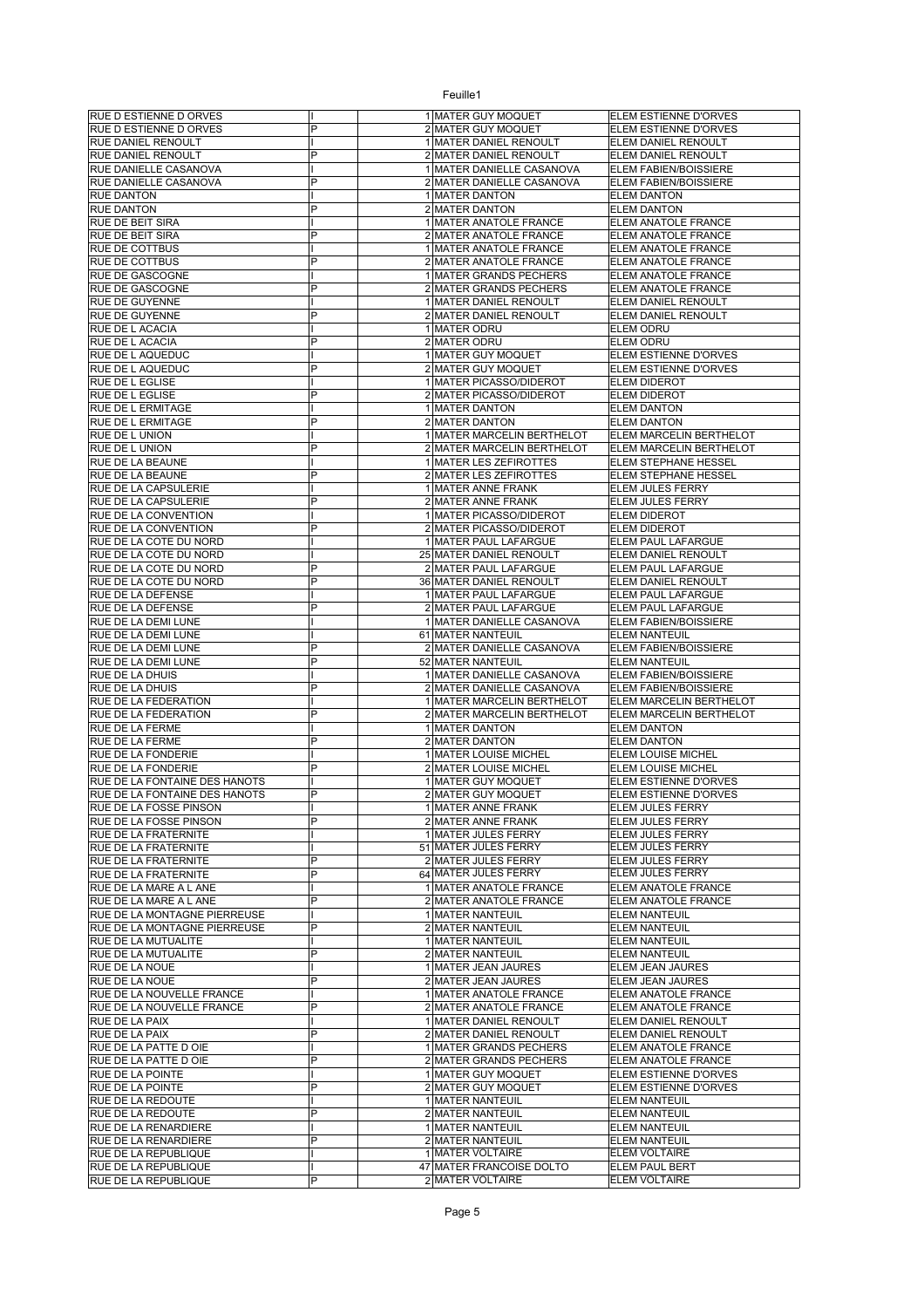| <b>RUE DE LA REPUBLIQUE</b>                      | P | 22 MATER FRANCOISE DOLTO                           | ELEM PAUL BERT                              |
|--------------------------------------------------|---|----------------------------------------------------|---------------------------------------------|
| RUE DE LA REVOLUTION                             |   | 1 MATER MARCEAU                                    | ELEM MARCEAU                                |
| RUE DE LA REVOLUTION                             | P | 2 MATER MARCEAU                                    | ELEM MARCEAU                                |
| RUE DE LA SOLIDARITE                             |   | 1 MATER MARCELIN BERTHELOT                         | ELEM MARCELIN BERTHELOT                     |
| RUE DE LA SOLIDARITE                             |   | 31 MATER LOUISE MICHEL                             | ELEM LOUISE MICHEL                          |
| RUE DE LA SOLIDARITE                             | P | 34 MATER LOUISE MICHEL                             | ELEM LOUISE MICHEL                          |
| RUE DE LA SOURCE                                 |   | 1 MATER GRANDS PECHERS                             | ELEM ANATOLE FRANCE                         |
| RUE DE LA SOURCE                                 | P | 2 MATER GRANDS PECHERS                             | ELEM ANATOLE FRANCE                         |
| <b>RUE DE LA TERRASSE</b>                        |   | 1 MATER PICASSO/DIDEROT                            | ELEM DIDEROT                                |
| <b>RUE DE LA TERRASSE</b>                        | P | 2 MATER PICASSO/DIDEROT                            | ELEM DIDEROT                                |
| RUE DE LA TRANCHEE                               |   | 1 MATER PAUL LAFARGUE                              | ELEM PAUL LAFARGUE                          |
| RUE DE LA TRANCHEE                               | P | 2 MATER PAUL LAFARGUE<br>1 MATER GUY MOQUET        | ELEM PAUL LAFARGUE<br>ELEM ESTIENNE D'ORVES |
| RUE DE LA TRAVERSE<br>RUE DE LA TRAVERSE         | P | 2 MATER GUY MOQUET                                 | ELEM ESTIENNE D'ORVES                       |
| <b>RUE DE LAGNY</b>                              | P | 2 MATER FRANCOISE DOLTO                            | ELEM PAUL BERT                              |
| <b>RUE DE NANTEUIL</b>                           |   | 1 MATER NANTEUIL                                   | <b>ELEM NANTEUIL</b>                        |
| <b>RUE DE NANTEUIL</b>                           | P | 2 MATER NANTEUIL                                   | <b>ELEM NANTEUIL</b>                        |
| RUE DE NORMANDIE                                 |   | 1 MATER NANTEUIL                                   | <b>ELEM NANTEUIL</b>                        |
| RUE DE NORMANDIE                                 | P | 2 MATER NANTEUIL                                   | <b>ELEM NANTEUIL</b>                        |
| <b>RUE DE PARIS</b>                              |   | 1 MATER MARCELIN BERTHELOT                         | ELEM MARCELIN BERTHELOT                     |
| <b>RUE DE PARIS</b>                              |   | 23 MATER LOUIS ARAGON                              | ELEM MARCELIN BERTHELOT                     |
| <b>RUE DE PARIS</b>                              |   | 75 MATER MARCEAU                                   | <b>ELEM MARCEAU</b>                         |
| <b>RUE DE PARIS</b>                              |   | 137 MATER VOLTAIRE                                 | <b>ELEM VOLTAIRE</b>                        |
| <b>RUE DE PARIS</b>                              |   | 229 MATER FRANCOISE DOLTO                          | <b>ELEM PAUL BERT</b>                       |
| <b>RUE DE PARIS</b>                              | P | 2 MATER JULES FERRY                                | ELEM JULES FERRY                            |
| <b>RUE DE PARIS</b>                              | P | 24 MATER JULES FERRY                               | <b>ELEM JULES FERRY</b>                     |
| <b>RUE DE PARIS</b>                              | P | 114 MATER JULES FERRY                              | ELEM JULES FERRY                            |
| <b>RUE DE PARIS</b>                              | P | 138 MATER VOLTAIRE                                 | <b>ELEM VOLTAIRE</b>                        |
| <b>RUE DE PARIS</b>                              | P | 240 MATER FRANCOISE DOLTO                          | <b>ELEM PAUL BERT</b>                       |
| <b>RUE DE ROMAINVILLE</b>                        |   | 1 MATER PICASSO/DIDEROT                            | ELEM DIDEROT                                |
| <b>RUE DE ROMAINVILLE</b>                        |   | 59 MATER GUY MOQUET                                | ELEM ESTIENNE D'ORVES                       |
| <b>RUE DE ROMAINVILLE</b>                        | P | 2 MATER PICASSO/DIDEROT                            | ELEM DIDEROT                                |
| <b>RUE DE ROMAINVILLE</b>                        | P | 54 MATER GUY MOQUET                                | ELEM ESTIENNE D'ORVES                       |
| RUE DE ROMAINVILLE                               | P | 186 MATER GEORGES MELIES                           | ELEM FABIEN/BOISSIERE                       |
| <b>RUE DE ROMAINVILLE</b>                        | P | 208 MATER DANIELLE CASANOVA                        | ELEM FABIEN/BOISSIERE                       |
| <b>RUE DE ROSNY</b>                              |   | 1 MATER PICASSO/DIDEROT                            | <b>ELEM DIDEROT</b>                         |
| <b>RUE DE ROSNY</b>                              |   | 33 MATER PICASSO/DIDEROT                           | <b>ELEM DIDEROT</b>                         |
| <b>RUE DE ROSNY</b>                              |   | 125 MATER DANTON                                   | <b>ELEM DANTON</b>                          |
| <b>RUE DE ROSNY</b>                              |   | 201 MATER NANTEUIL                                 | <b>ELEM NANTEUIL</b>                        |
| <b>RUE DE ROSNY</b>                              |   | 263 MATER ODRU                                     | ELEM ODRU                                   |
|                                                  |   |                                                    |                                             |
| <b>RUE DE ROSNY</b>                              | P | 2 MATER PICASSO/DIDEROT                            | <b>ELEM DIDEROT</b>                         |
| <b>RUE DE ROSNY</b>                              | P | 32 MATER PICASSO/DIDEROT                           | <b>ELEM DIDEROT</b>                         |
| <b>RUE DE ROSNY</b>                              | P | 138 MATER DANTON                                   | <b>ELEM DANTON</b>                          |
| <b>RUE DE ROSNY</b>                              | P | 208 MATER NANTEUIL                                 | <b>ELEM NANTEUIL</b>                        |
| RUE DE ROSNY                                     | P | 260 MATER ODRU                                     | ELEM ODRU                                   |
| RUE DE SAINT ANTOINE                             |   | 1 MATER DANTON                                     | <b>ELEM DANTON</b>                          |
| RUE DE SAINT ANTOINE                             | P | 55 MATER ANATOLE FRANCE                            | ELEM ANATOLE FRANCE<br><b>ELEM DANTON</b>   |
| <b>RUE DE SAINT ANTOINE</b>                      | P | 2 MATER DANTON                                     |                                             |
| RUE DE SAINT ANTOINE<br><b>RUE DE STALINGRAD</b> |   | 78 MATER ANATOLE FRANCE<br>1 MATER PICASSO/DIDEROT | ELEM ANATOLE FRANCE<br>ELEM DIDEROT         |
| RUE DE STALINGRAD                                |   | 33 MATER RELAIS / JEAN MOULIN                      | <b>ELEM RELAIS</b>                          |
| RUE DE STALINGRAD                                | P | 2 MATER RELAIS / JEAN MOULIN                       | <b>ELEM RELAIS</b>                          |
| <b>RUE DE STALINGRAD</b>                         |   | 80 MATER LOUISE MICHEL                             | ELEM LOUISE MICHEL                          |
| <b>RUE DE VALMY</b>                              |   | 1 MATER FRANCOISE DOLTO                            | ELEM PAUL BERT                              |
| <b>RUE DE VALMY</b>                              | P | 2 MATER FRANCOISE DOLTO                            | ELEM PAUL BERT                              |
| <b>RUE DE VILLIERS</b>                           |   | 1 MATER JOLIOT CURIE                               | ELEM JOLIOT CURIE                           |
| <b>RUE DE VILLIERS</b>                           | P | 2 MATER JOLIOT CURIE                               | ELEM JOLIOT CURIE                           |
| <b>RUE DE VINCENNES</b>                          |   | 1 MATER MARCELIN BERTHELOT                         | ELEM MARCELIN BERTHELOT                     |
| <b>RUE DE VINCENNES</b>                          | P | 2 MATER MARCELIN BERTHELOT                         | ELEM MARCELIN BERTHELOT                     |
| <b>RUE DE YELIMANE</b>                           |   | 1 MATER HENRI WALLON                               | ELEM HENRI WALLON                           |
| <b>RUE DE YELIMANE</b>                           | P | 2 MATER HENRI WALLON                               | ELEM HENRI WALLON                           |
| RUE DELPECHE                                     |   | 1 MATER JULIUS ROSENBERG                           | ELEM JOLIOT CURIE                           |
| RUE DELPECHE                                     | P | 2 MATER JULIUS ROSENBERG                           | ELEM JOLIOT CURIE                           |
| <b>RUE DENIS COUTURIER</b>                       |   | 1 MATER ANNE FRANK                                 | ELEM JOLIOT CURIE                           |
| <b>RUE DENIS COUTURIER</b>                       | P | 2 MATER ANNE FRANK                                 | ELEM JOLIOT CURIE                           |
| RUE DENISE BUISSON                               |   | 1 MATER JULES FERRY                                | ELEM JULES FERRY                            |
| RUE DENISE BUISSON                               | P | 2 MATER JULES FERRY                                | ELEM JULES FERRY                            |
| <b>RUE DES BATTERIES</b>                         |   | 1 MATER PAUL LAFARGUE                              | ELEM PAUL LAFARGUE                          |
| <b>RUE DES BATTERIES</b>                         | P | 2 MATER PAUL LAFARGUE                              | ELEM PAUL LAFARGUE                          |
| RUE DES BLANCS VILAINS                           |   | 1 MATER ROMAIN ROLLAND                             | ELEM ROMAIN ROLLAND                         |
| RUE DES BLANCS VILAINS                           | P | 2 MATER ROMAIN ROLLAND                             | ELEM ROMAIN ROLLAND                         |
| <b>RUE DES BONS PLANTS</b>                       |   | 1 MATER ANNE FRANK                                 | ELEM JULES FERRY                            |
| <b>RUE DES BONS PLANTS</b>                       | P | 2 MATER ANNE FRANK                                 | ELEM JULES FERRY                            |
| RUE DES BOURGUIGNONS                             |   | 1 MATER JEAN JAURES                                | ELEM JEAN JAURES                            |
| <b>RUE DES BOURGUIGNONS</b>                      | P | 2 MATER JEAN JAURES                                | ELEM JEAN JAURES                            |
| RUE DES BRAVES<br><b>RUE DES BRAVES</b>          | P | 1 MATER PAUL LAFARGUE<br>2 MATER PAUL LAFARGUE     | ELEM PAUL LAFARGUE<br>ELEM PAUL LAFARGUE    |
| <b>RUE DES CAILLOTS</b>                          |   | 1 MATER JOLIOT CURIE                               | ELEM JOLIOT CURIE                           |
| <b>RUE DES CAILLOTS</b>                          |   | 33 MATER PICASSO/DIDEROT                           | ELEM DIDEROT                                |
| <b>RUE DES CAILLOTS</b>                          |   | 53 MATER GUY MOQUET                                | ELEM ESTIENNE D'ORVES                       |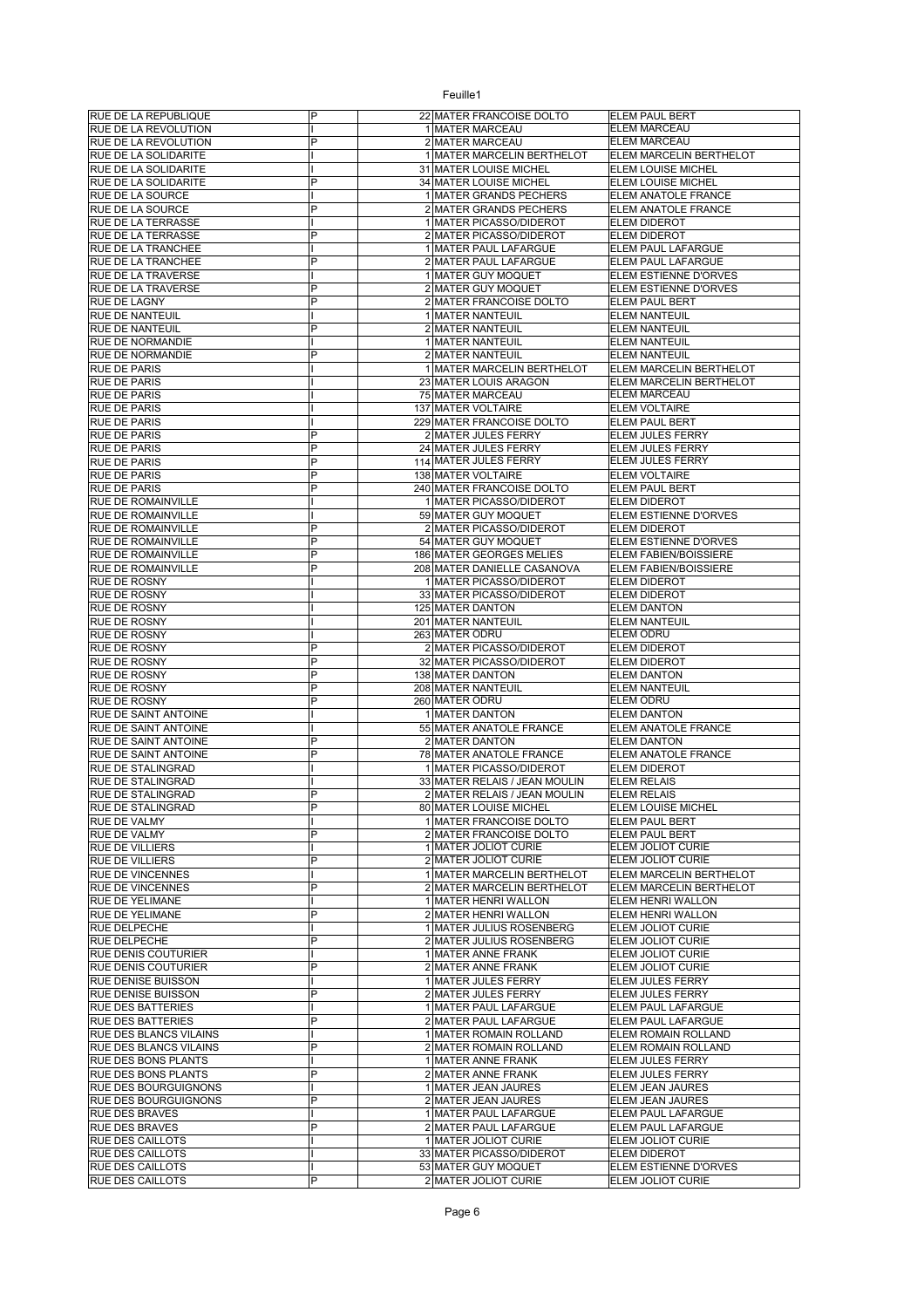| <b>RUE DES CAILLOTS</b>                          | P | 22 MATER PICASSO/DIDEROT                | ELEM DIDEROT                      |
|--------------------------------------------------|---|-----------------------------------------|-----------------------------------|
| <b>RUE DES CAILLOTS</b>                          | P | 46 MATER GUY MOQUET                     | ELEM ESTIENNE D'ORVES             |
| RUE DES CHANTEREINES                             |   | 1 MATER GUY MOQUET                      | ELEM ESTIENNE D'ORVES             |
| RUE DES CHANTEREINES                             | P | 2 MATER GUY MOQUET                      | ELEM ESTIENNE D'ORVES             |
| <b>RUE DES CHAPONS</b>                           |   | 1 MATER LOUISE MICHEL                   | ELEM LOUISE MICHEL                |
| <b>RUE DES CHAPONS</b>                           | P | 2 MATER LOUISE MICHEL                   | ELEM LOUISE MICHEL                |
| <b>RUE DES CHARMES</b>                           |   | 1 MATER JEAN MOULIN / RELAIS            | <b>ELEM RELAIS</b>                |
| RUE DES CHARMES                                  | P | 2 MATER JEAN MOULIN / RELAIS            | <b>ELEM RELAIS</b>                |
| <b>RUE DES CHENES</b>                            |   | 1 MATER JEAN MOULIN / RELAIS            | <b>ELEM RELAIS</b>                |
| <b>RUE DES CHENES</b>                            | P | 2 MATER JEAN MOULIN / RELAIS            | <b>ELEM RELAIS</b>                |
| RUE DES CLOS FRANCAIS                            |   | 1 MATER JOLIOT CURIE                    | ELEM JOLIOT CURIE                 |
| RUE DES CLOS FRANCAIS                            |   | 35 MATER JULIUS ROSENBERG               | ELEM JOLIOT CURIE                 |
| RUE DES CLOS FRANCAIS                            | P | 2 MATER JOLIOT CURIE                    | ELEM JOLIOT CURIE                 |
| <b>RUE DES CLOS FRANCAIS</b>                     | P | 40 MATER JULIUS ROSENBERG               | ELEM JOLIOT CURIE                 |
| RUE DES DEUX COMMUNES                            |   | 19 MATER FRANCOISE DOLTO                | ELEM PAUL BERT                    |
| <b>RUE DES EPERNONS</b>                          |   | 1 MATER GUY MOQUET                      | ELEM ESTIENNE D'ORVES             |
| <b>RUE DES EPERNONS</b>                          | P | 2 MATER GUY MOQUET                      | ELEM ESTIENNE D'ORVES             |
| RUE DES FEDERES                                  |   | 1 MATER MARCELIN BERTHELOT              | ELEM MARCELIN BERTHELOT           |
| <b>RUE DES FEDERES</b>                           |   | 29 MATER MARCEAU                        | <b>ELEM VOLTAIRE</b>              |
| <b>RUE DES FEDERES</b>                           | P | 2 MATER MARCELIN BERTHELOT              | ELEM MARCELIN BERTHELOT           |
| RUE DES FEDERES                                  | P | 24 MATER MARCEAU                        | <b>ELEM VOLTAIRE</b>              |
| <b>RUE DES GRADINS</b>                           |   | 1 MATER PICASSO/DIDEROT                 | ELEM DIDEROT                      |
| <b>RUE DES GRADINS</b>                           | P | 2 MATER PICASSO/DIDEROT                 | ELEM DIDEROT                      |
| RUE DES GRANDES CULTURES                         |   | 1 MATER DANIELLE CASANOVA               | ELEM FABIEN/BOISSIERE             |
| RUE DES GRANDES CULTURES                         | P | 2 MATER DANIELLE CASANOVA               | ELEM FABIEN/BOISSIERE             |
| RUE DES GRANDS PECHERS                           |   | 1 MATER GRANDS PECHERS                  | ELEM ANATOLE FRANCE               |
| RUE DES GRANDS PECHERS                           | P | 2 MATER GRANDS PECHERS                  | ELEM ANATOLE FRANCE               |
| RUE DES GRAVIERS                                 | P | 2 MATER JEAN JAURES                     | ELEM JEAN JAURES                  |
| <b>RUE DES GRAVIERS</b>                          | P | 16 MATER GUY MOQUET                     | ELEM ESTIENNE D'ORVES             |
| <b>RUE DES GROSEILLIERS</b>                      |   | 1 MATER JEAN JAURES                     | <b>ELEM JEAN JAURES</b>           |
| <b>RUE DES GROSEILLIERS</b>                      | P | 2 MATER JEAN JAURES                     | ELEM JEAN JAURES                  |
| RUE DES GUILANDS                                 |   | 1 MATER JULES FERRY                     | ELEM JULES FERRY                  |
| <b>RUE DES GUILANDS</b>                          | P | 2 MATER JULES FERRY                     | ELEM JULES FERRY                  |
| RUE DES HAIES FLEURIES                           |   | 1 MATER GEORGES MELIES                  | ELEM FABIEN/BOISSIERE             |
| RUE DES HAIES FLEURIES                           | P | 2 MATER GEORGES MELIES                  | ELEM FABIEN/BOISSIERE             |
| <b>RUE DES HANOTS</b>                            |   | 1 MATER GUY MOQUET                      | ELEM ESTIENNE D'ORVES             |
| <b>RUE DES HANOTS</b>                            | P | 2 MATER GUY MOQUET                      | ELEM ESTIENNE D'ORVES             |
| <b>RUE DES HAYEPS</b>                            |   | 1 MATER MARCEAU                         | <b>ELEM MARCEAU</b>               |
| <b>RUE DES HAYEPS</b>                            | P | 2 MATER MARCEAU                         | ELEM MARCEAU                      |
| RUE DES JARDINS DUFOUR                           |   | 1 MATER DANTON                          | <b>ELEM DANTON</b>                |
| RUE DES JARDINS DUFOUR                           | P | 2 MATER DANTON                          | <b>ELEM DANTON</b>                |
| RUE DES JARDINS ST GEORGES                       |   | 1 MATER GUY MOQUET                      | ELEM ESTIENNE D'ORVES             |
| RUE DES JARDINS ST GEORGES                       | P | 2 MATER GUY MOQUET                      | ELEM ESTIENNE D'ORVES             |
| <b>RUE DES LILAS</b>                             |   | 1 MATER JEAN JAURES                     | ELEM JEAN JAURES                  |
| <b>RUE DES LILAS</b>                             | P | 2 MATER JEAN JAURES                     | ELEM JEAN JAURES                  |
| RUE DES MARGOTTES                                |   | 1 MATER JEAN JAURES                     | ELEM JEAN JAURES                  |
| <b>RUE DES MARGOTTES</b>                         |   | 11 MATER GUY MOQUET                     | ELEM ESTIENNE D'ORVES             |
| <b>RUE DES MARGOTTES</b>                         | P | 2 MATER JEAN JAURES                     | <b>ELEM JEAN JAURES</b>           |
| RUE DES MARGOTTES                                | P | 28 MATER GUY MOQUET                     | ELEM ESTIENNE D'ORVES             |
| <b>RUE DES MESSIERS</b>                          |   | 1 MATER ANNE FRANK                      | ELEM JULES FERRY                  |
| <b>RUE DES MESSIERS</b>                          | P | 2 MATER ANNE FRANK                      | ELEM JULES FERRY                  |
| <b>RUE DES MEUNIERS</b>                          | P | 2 MATER MARCELIN BERTHELOT              | ELEM MARCELIN BERTHELOT           |
| <b>RUE DES MEUNIERS</b>                          |   | 36 MATER MARCEAU                        | <b>ELEM VOLTAIRE</b>              |
| <b>RUE DES NEFLIERS</b>                          |   | 1 MATER DANTON                          |                                   |
| <b>RUE DES NEFLIERS</b>                          | P |                                         | <b>ELEM DANTON</b>                |
| <b>RUE DES ORMES</b>                             |   | 2 MATER DANTON                          | <b>ELEM DANTON</b>                |
|                                                  |   | 1 MATER JEAN MOULIN / RELAIS            | <b>ELEM RELAIS</b>                |
| <b>RUE DES ORMES</b>                             | P | 2 MATER JEAN MOULIN / RELAIS            | <b>ELEM RELAIS</b>                |
| <b>RUE DES OSERAIES</b>                          |   | 1 MATER DANIELLE CASANOVA               | ELEM FABIEN/BOISSIERE             |
| <b>RUE DES OSERAIES</b>                          | P | 2 MATER DANIELLE CASANOVA               | ELEM FABIEN/BOISSIERE             |
| <b>RUE DES PAPILLONS</b>                         |   | 1 MATER JEAN JAURES                     | ELEM JEAN JAURES                  |
| <b>RUE DES PAPILLONS</b>                         | P | 2 MATER JEAN JAURES                     | ELEM JEAN JAURES                  |
| RUE DES PAVILLONS                                |   | 1 MATER GEORGES MELIES                  | ELEM FABIEN/BOISSIERE             |
| <b>RUE DES PAVILLONS</b>                         | P | 2 MATER GEORGES MELIES                  | ELEM FABIEN/BOISSIERE             |
| RUE DES PETITS PECHERS                           |   | 1 MATER GRANDS PECHERS                  | ELEM HENRI WALLON                 |
| RUE DES PETITS PECHERS                           | P | 2 MATER GRANDS PECHERS                  | ELEM HENRI WALLON                 |
| <b>RUE DES PLATRIERES</b>                        |   | 1 MATER LOUISE MICHEL                   | ELEM LOUISE MICHEL                |
| <b>RUE DES PLATRIERES</b>                        | P | 2 MATER LOUISE MICHEL                   | ELEM LOUISE MICHEL                |
| <b>RUE DES PROCESSIONS</b>                       |   | 1 MATER DANIELLE CASANOVA               | ELEM FABIEN/BOISSIERE             |
| RUE DES PROCESSIONS                              |   | 43 MATER NANTEUIL                       | ELEM NANTEUIL                     |
| RUE DES PROCESSIONS                              | P | 2 MATER DANIELLE CASANOVA               | ELEM FABIEN/BOISSIERE             |
| RUE DES PROCESSIONS                              | P | 28 MATER NANTEUIL                       | <b>ELEM NANTEUIL</b>              |
| RUE DES QUATRE RUELLES                           |   | 1 MATER RELAIS / JEAN MOULIN            | <b>ELEM RELAIS</b>                |
| RUE DES QUATRE RUELLES                           |   | 45 MATER RELAIS / JEAN MOULIN           | <b>ELEM RELAIS</b>                |
| <b>RUE DES RAMENAS</b>                           |   | 1 MATER GEORGES MELIES                  | ELEM ESTIENNE D'ORVES             |
| <b>RUE DES RAMENAS</b>                           | P | 2 MATER GEORGES MELIES                  | ELEM ESTIENNE D'ORVES             |
| <b>RUE DES RAVINS</b>                            |   | 1 MATER JULIUS ROSENBERG                | ELEM JOLIOT CURIE                 |
| <b>RUE DES RAVINS</b>                            | P | 2 MATER JULIUS ROSENBERG                | ELEM JOLIOT CURIE                 |
| <b>RUE DES RICOCHETS</b>                         |   | 1 MATER JEAN JAURES                     | ELEM JEAN JAURES                  |
| <b>RUE DES RICOCHETS</b>                         | P | 2 MATER JEAN JAURES                     | ELEM JEAN JAURES                  |
| <b>RUE DES RIGONDES</b><br><b>RUE DES ROCHES</b> | P | 2 MATER JEAN JAURES<br>1 MATER NANTEUIL | ELEM JEAN JAURES<br>ELEM NANTEUIL |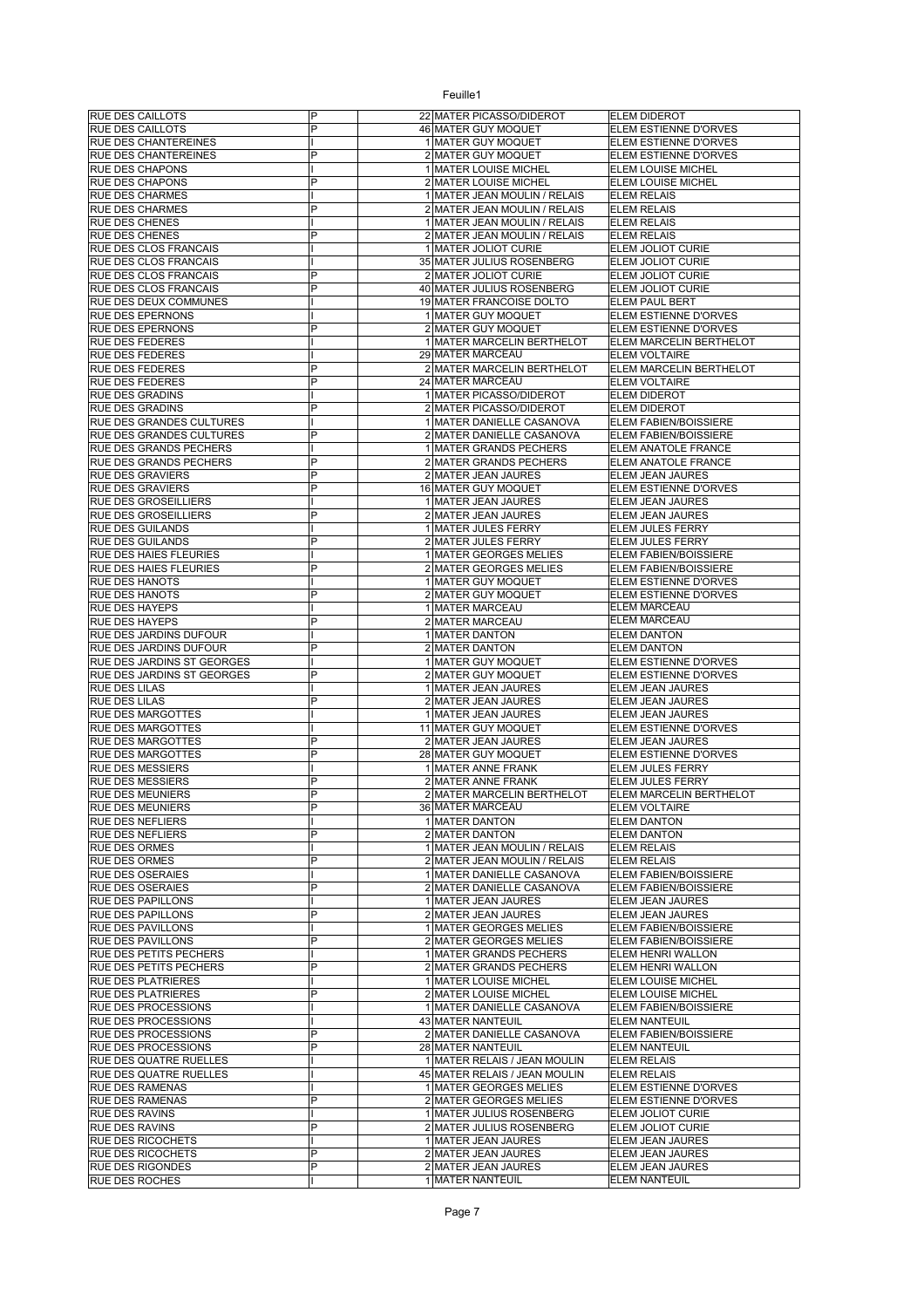| RUE DES ROCHES                   |   | 9 MATER ODRU                                | <b>ELEM ODRU</b>               |
|----------------------------------|---|---------------------------------------------|--------------------------------|
| <b>RUE DES ROCHES</b>            | P | 2 MATER NANTEUIL                            | <b>ELEM NANTEUIL</b>           |
| RUE DES ROCHES                   | P | 26 MATER ODRU                               | <b>ELEM ODRU</b>               |
| <b>RUE DES ROSIERS</b>           |   | 1 MATER JEAN JAURES                         | ELEM JEAN JAURES               |
|                                  | P |                                             |                                |
| RUE DES ROSIERS                  |   | 2 MATER JEAN JAURES                         | ELEM JEAN JAURES               |
| RUE DES ROULETTES                |   | 1 MATER ANNE FRANK                          | ELEM JULES FERRY               |
| RUE DES ROULETTES                | P | 2 MATER ANNE FRANK                          | <b>ELEM JULES FERRY</b>        |
| RUE DES RUFFINS                  |   | 1 MATER DANIEL RENOULT                      | ELEM DANIEL RENOULT            |
| <b>RUE DES RUFFINS</b>           |   | 69 MATER PAUL LAFARGUE                      | ELEM PAUL LAFARGUE             |
| RUE DES RUFFINS                  | P | 2 MATER DANIEL RENOULT                      | ELEM DANIEL RENOULT            |
| RUE DES RUFFINS                  | P | 140 MATER PAUL LAFARGUE                     | ELEM PAUL LAFARGUE             |
| RUE DES RUINES                   |   | 1 MATER ROMAIN ROLLAND                      | ELEM ROMAIN ROLLAND            |
| <b>RUE DES RUINES</b>            | P | 2 MATER ROMAIN ROLLAND                      | <b>ELEM ROMAIN ROLLAND</b>     |
| RUE DES SAULES CLOUET            |   | 1 MATER DANIELLE CASANOVA                   | ELEM FABIEN/BOISSIERE          |
| RUE DES SAULES CLOUET            | P | 2 MATER DANIELLE CASANOVA                   | ELEM FABIEN/BOISSIERE          |
| <b>RUE DES SORINS</b>            |   | 1 MATER JULES FERRY                         | ELEM JULES FERRY               |
| RUE DES SORINS                   |   | 71 MATER JULES FERRY                        | ELEM JULES FERRY               |
| RUE DES SORINS                   | P | 2 MATER JULES FERRY                         | ELEM JULES FERRY               |
| RUE DES SORINS                   | P | 74 MATER JULES FERRY                        | ELEM JULES FERRY               |
| RUE DES SOUCIS                   |   | 1 MATER PICASSO/DIDEROT                     | ELEM DIDEROT                   |
| <b>RUE DES SOUCIS</b>            | P | 2 MATER PICASSO/DIDEROT                     | <b>ELEM DIDEROT</b>            |
| RUE DES SOUPIRS                  |   | 1 MATER PICASSO/DIDEROT                     | <b>ELEM DIDEROT</b>            |
| RUE DES SOUPIRS                  | P | 2 MATER PICASSO/DIDEROT                     | <b>ELEM DIDEROT</b>            |
| RUE DES TILLEULS                 |   | 1 MATER JEAN MOULIN / RELAIS                | <b>ELEM RELAIS</b>             |
| RUE DES TILLEULS                 | P | 2 MATER JEAN MOULIN / RELAIS                | <b>ELEM RELAIS</b>             |
| RUE DES TROIS TERRITOIRES        |   | 1 MATER LOUISE MICHEL                       | ELEM LOUISE MICHEL             |
|                                  | P |                                             |                                |
| <b>RUE DES TROIS TERRITOIRES</b> |   | 2 MATER LOUISE MICHEL<br>1 MATER GUY MOQUET | ELEM LOUISE MICHEL             |
| RUE DES VIGNES                   | P |                                             | ELEM ESTIENNE D'ORVES          |
| <b>RUE DES VIGNES</b>            |   | 2 MATER GUY MOQUET                          | ELEM ESTIENNE D'ORVES          |
| <b>RUE DESGRANGES</b>            |   | 1 MATER LOUISE MICHEL                       | ELEM LOUISE MICHEL             |
| <b>RUE DESGRANGES</b>            | P | 2 MATER LOUISE MICHEL                       | ELEM LOUISE MICHEL             |
| RUE DESIRE CHARTON               |   | 1 MATER DANTON                              | <b>ELEM DANTON</b>             |
| RUE DESIRE CHARTON               | P | 2 MATER DANTON                              | <b>ELEM DANTON</b>             |
| <b>RUE DESIRE CHEVALIER</b>      |   | 1 MATER LOUISE MICHEL                       | ELEM LOUISE MICHEL             |
| RUE DESIRE CHEVALIER             |   | 9 MATER RELAIS / JEAN MOULIN                | <b>ELEM RELAIS</b>             |
| RUE DESIRE CHEVALIER             |   | 15 MATER JEAN MOULIN / RELAIS               | <b>ELEM RELAIS</b>             |
| RUE DESIRE CHEVALIER             | P | 2 MATER LOUISE MICHEL                       | ELEM LOUISE MICHEL             |
| RUE DESIRE CHEVALIER             | P | 8 MATER RELAIS / JEAN MOULIN                | <b>ELEM RELAIS</b>             |
| RUE DESIRE CHEVALIER             | P | 22 MATER JEAN MOULIN / RELAIS               | <b>ELEM RELAIS</b>             |
| RUE DESIRE PREAUX                |   | 1 MATER JULES FERRY                         | ELEM JULES FERRY               |
| RUE DESIRE PREAUX                |   | 51 MATER ANNE FRANK                         | ELEM JULES FERRY               |
| RUE DESIRE PREAUX                |   | 67 MATER ANNE FRANK                         | ELEM JOLIOT CURIE              |
| RUE DESIRE PREAUX                | Ρ | 2 MATER JULES FERRY                         | ELEM JULES FERRY               |
| RUE DESIRE PREAUX                | P | 62 MATER ANNE FRANK                         | ELEM JULES FERRY               |
|                                  |   |                                             |                                |
|                                  | P |                                             |                                |
| RUE DESIRE PREAUX                |   | 86 MATER ANNE FRANK<br>1 MATER MARCEAU      | ELEM JOLIOT CURIE              |
| RUE DIDEROT                      | P |                                             | <b>ELEM VOLTAIRE</b>           |
| RUE DIDEROT                      |   | 2 MATER MARCEAU                             | <b>ELEM VOLTAIRE</b>           |
| RUE DIDIER DAURAT                | P | 1 MATER GEORGES MELIES                      | ELEM FABIEN/BOISSIERE          |
| RUE DIDIER DAURAT                |   | 2 MATER GEORGES MELIES                      | ELEM FABIEN/BOISSIERE          |
| RUE DOLORES IBARRURI             |   | 1 MATER FRANCOISE DOLTO                     | <b>ELEM PAUL BERT</b>          |
| RUE DOLORES IBARRURI             | P | 2 MATER FRANCOISE DOLTO                     | <b>ELEM PAUL BERT</b>          |
| <b>RUE DOMBASLE</b>              |   | 1 MATER PICASSO/DIDEROT                     | <b>ELEM DIDEROT</b>            |
| RUE DOMBASLE                     |   | 27 MATER DANTON                             | <b>ELEM DANTON</b>             |
| RUE DOMBASLE                     | P | 2 MATER PICASSO/DIDEROT                     | <b>ELEM DIDEROT</b>            |
| <b>RUE DOMBASLE</b>              | P | 30 MATER DANTON                             | <b>ELEM DANTON</b>             |
| RUE DOUY DELCUPE                 |   | 1 MATER MARCELIN BERTHELOT                  | ELEM MARCELIN BERTHELOT        |
| RUE DOUY DELCUPE                 |   | 11 MATER LOUIS ARAGON                       | <b>ELEM MARCEAU</b>            |
| RUE DOUY DELCUPE                 |   | 59 MATER MARCEAU                            | <b>ELEM MARCEAU</b>            |
| RUE DOUY DELCUPE                 | P | 2 MATER MARCELIN BERTHELOT                  | <b>ELEM MARCELIN BERTHELOT</b> |
| RUE DOUY DELCUPE                 | P | 8 MATER LOUIS ARAGON                        | <b>ELEM MARCEAU</b>            |
| RUE DOUY DELCUPE                 | P | 54 MATER MARCEAU                            | ELEM MARCEAU                   |
| RUE DU 18 AOUT                   |   | 1 MATER LES ZEFIROTTES                      | ELEM STEPHANE HESSEL           |
| RUE DU 18 AOUT                   | P | 2 MATER LES ZEFIROTTES                      | ELEM STEPHANE HESSEL           |
| RUE DU BEL AIR                   |   | 1 MATER HENRI WALLON                        | ELEM HENRI WALLON              |
| RUE DU BEL AIR                   | P | 2 MATER HENRI WALLON                        | ELEM HENRI WALLON              |
| RUE DU BERGER                    |   | 1 MATER LOUISE MICHEL                       | ELEM LOUISE MICHEL             |
| RUE DU BERGER                    | P | 2 MATER LOUISE MICHEL                       | ELEM LOUISE MICHEL             |
| RUE DU CAPITAINE DREYFUS         |   | 1 MATER PICASSO/DIDEROT                     | <b>ELEM DIDEROT</b>            |
| RUE DU CAPITAINE DREYFUS         | P | 2 MATER PICASSO/DIDEROT                     | <b>ELEM DIDEROT</b>            |
| RUE DU CAPITAINE GUYNEMER        |   | 1 MATER DANTON                              | <b>ELEM DANTON</b>             |
| RUE DU CAPITAINE GUYNEMER        | P | 2 MATER DANTON                              | <b>ELEM DANTON</b>             |
| RUE DU CENTENAIRE                |   | 1 MATER JULES FERRY                         | ELEM JULES FERRY               |
| RUE DU CENTENAIRE                | P | 2 MATER JULES FERRY                         | ELEM JULES FERRY               |
| RUE DU CHEMIN VERT               |   | 1 MATER GUY MOQUET                          | ELEM ESTIENNE D'ORVES          |
| RUE DU CHEMIN VERT               | P | 2 MATER GUY MOQUET                          | ELEM ESTIENNE D'ORVES          |
| RUE DU CLOS DES ARRACHIS         |   | 1 MATER ROMAIN ROLLAND                      | ELEM ROMAIN ROLLAND            |
| RUE DU CLOS DES ARRACHIS         | P | 2 MATER ROMAIN ROLLAND                      | ELEM ROMAIN ROLLAND            |
| RUE DU COLONEL DELORME           |   | 1 MATER MARCEAU                             | <b>ELEM MARCEAU</b>            |
| RUE DU COLONEL DELORME           | P | 2 MATER MARCEAU                             | <b>ELEM MARCEAU</b>            |
| RUE DU COLONEL RAYNAL            |   | 1 MATER LOUIS ARAGON                        | ELEM MARCELIN BERTHELOT        |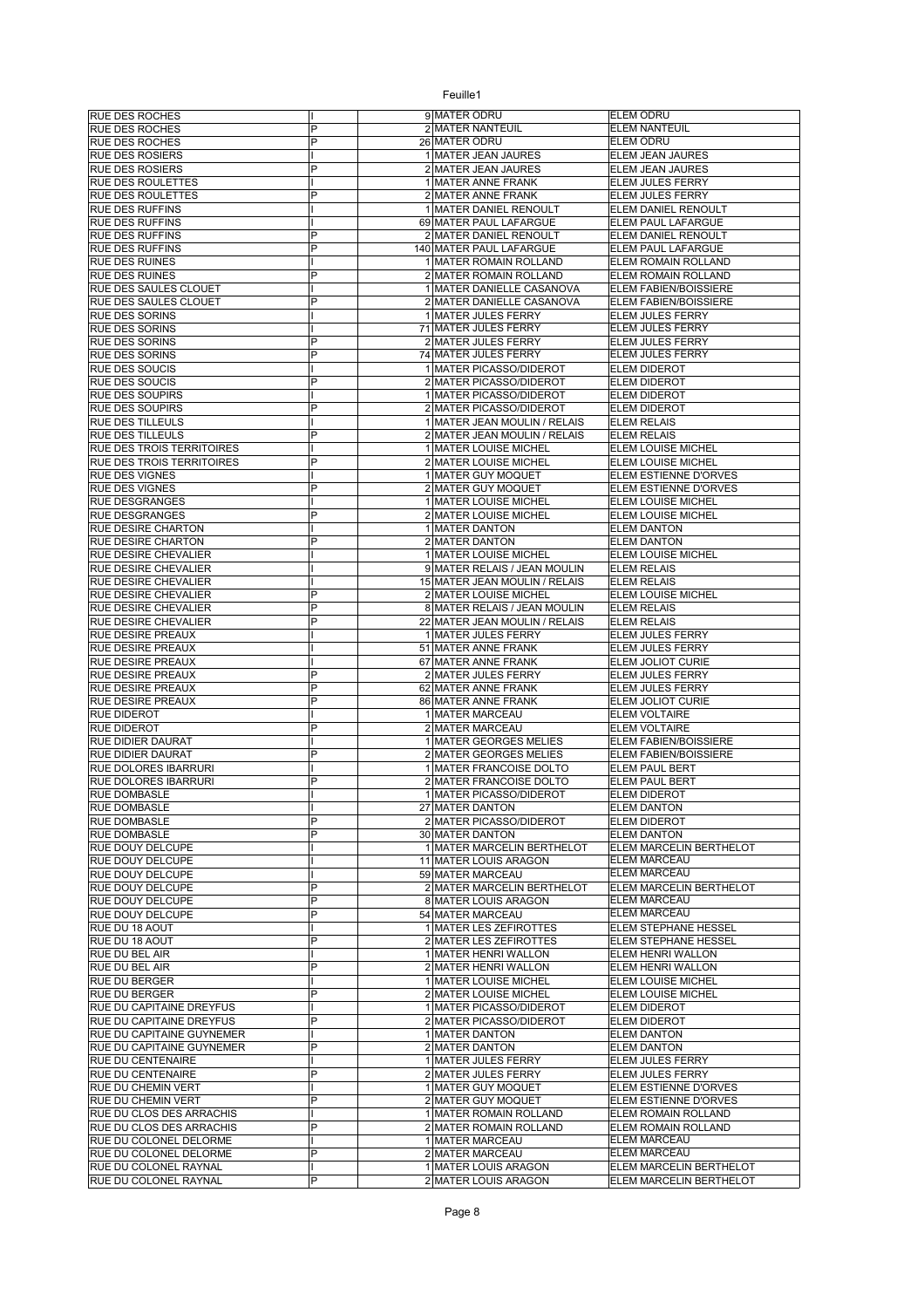| <b>RUE DU DEMI CERCLE</b>                                                                                        |                         | 1 MATER LOUISE MICHEL                      | ELEM LOUISE MICHEL                   |
|------------------------------------------------------------------------------------------------------------------|-------------------------|--------------------------------------------|--------------------------------------|
| RUE DU DEMI CERCLE                                                                                               | P                       | 2 MATER LOUISE MICHEL                      | ELEM LOUISE MICHEL                   |
| RUE DU DOC ROGER BRANDON                                                                                         |                         | 1 MATER GEORGES MELIES                     | ELEM ESTIENNE D'ORVES                |
| RUE DU DOC ROGER BRANDON                                                                                         | P                       | 2 MATER GEORGES MELIES                     | ELEM ESTIENNE D'ORVES                |
| RUE DU DOCTEUR CALMETTE                                                                                          |                         | 1 MATER JEAN JAURES                        | ELEM JEAN JAURES                     |
| RUE DU DOCTEUR CALMETTE                                                                                          | P                       | 2 MATER JEAN JAURES                        | ELEM JEAN JAURES                     |
| RUE DU DOCTEUR CHARCOT                                                                                           | P                       | 2 MATER ROMAIN ROLLAND                     | <b>ELEM ROMAIN ROLLAND</b>           |
| RUE DU DOCTEUR ROUX                                                                                              |                         | 1 MATER JEAN JAURES                        | ELEM JEAN JAURES                     |
| RUE DU DOCTEUR ROUX                                                                                              | P                       | 2 MATER JEAN JAURES                        | ELEM JEAN JAURES                     |
| RUE DU JARDIN ECOLE                                                                                              |                         | 1 MATER HENRI WALLON                       | ELEM HENRI WALLON                    |
| RUE DU JARDIN ECOLE                                                                                              | P                       | 2 MATER HENRI WALLON                       | ELEM HENRI WALLON                    |
| RUE DU LEVANT                                                                                                    |                         | 1 MATER LOUISE MICHEL                      | ELEM LOUISE MICHEL                   |
| RUE DU LEVANT                                                                                                    | Þ                       | 2 MATER LOUISE MICHEL                      | ELEM LOUISE MICHEL                   |
| <b>RUE DU MARAIS</b>                                                                                             |                         | 1 MATER JEAN JAURES                        | ELEM JEAN JAURES                     |
| <b>RUE DU MARAIS</b>                                                                                             |                         | 2 MATER JEAN JAURES                        | ELEM JEAN JAURES                     |
| RUE DU MIDI                                                                                                      |                         | 1 MATER JEAN JAURES                        | ELEM JEAN JAURES                     |
| <b>RUE DU MIDI</b>                                                                                               |                         | 71 MATER GUY MOQUET                        | ELEM ESTIENNE D'ORVES                |
| RUE DU MIDI                                                                                                      | P                       | 2 MATER JEAN JAURES                        | ELEM JEAN JAURES                     |
| RUE DU MIDI                                                                                                      | P                       | 82 MATER GUY MOQUET                        | ELEM ESTIENNE D'ORVES                |
| RUE DU MOULIN A VENT                                                                                             |                         | 1 MATER JEAN JAURES                        | ELEM JEAN JAURES                     |
| RUE DU MOULIN A VENT                                                                                             | P                       | 2 MATER JEAN JAURES                        | ELEM JEAN JAURES                     |
| <b>RUE DU PASSELEU</b>                                                                                           |                         | 1 MATER LOUISE MICHEL                      | ELEM LOUISE MICHEL                   |
| RUE DU PASSELEU                                                                                                  | P                       | 2 MATER LOUISE MICHEL                      | ELEM LOUISE MICHEL                   |
| <b>RUE DU PETIT BOIS</b>                                                                                         |                         | 1 MATER NANTEUIL                           | ELEM NANTEUIL                        |
| RUE DU PETIT BOIS                                                                                                | P                       | 2 MATER NANTEUIL                           | <b>ELEM NANTEUIL</b>                 |
| <b>RUE DU PLATEAU</b>                                                                                            |                         | 1 MATER GUY MOQUET                         | ELEM ESTIENNE D'ORVES                |
| <b>RUE DU PLATEAU</b>                                                                                            | Þ                       | 2 MATER GUY MOQUET                         | ELEM ESTIENNE D'ORVES                |
| RUE DU POITOU                                                                                                    |                         | 1 MATER DANIEL RENOULT                     | ELEM DANIEL RENOULT                  |
| RUE DU POITOU                                                                                                    | Þ                       | 2 MATER DANIEL RENOULT                     | ELEM DANIEL RENOULT                  |
| RUE DU PREFET CLAUDE ERIGNAC                                                                                     |                         | 1 MATER FRANCOISE DOLTO                    | <b>ELEM PAUL BERT</b>                |
| RUE DU PREFET CLAUDE ERIGNAC                                                                                     | P                       | 2 MATER FRANCOISE DOLTO                    | ELEM PAUL BERT                       |
| RUE DU PROFESSEUR ESCLANGON                                                                                      |                         | 1 MATER ROMAIN ROLLAND                     | ELEM ROMAIN ROLLAND                  |
| RUE DU PROFESSEUR ESCLANGON                                                                                      | P                       | 2 MATER ROMAIN ROLLAND                     | <b>ELEM ROMAIN ROLLAND</b>           |
| <b>RUE DU PROGRES</b>                                                                                            |                         | 1 MATER FRANCOISE DOLTO                    | ELEM PAUL BERT                       |
| <b>RUE DU PROGRES</b>                                                                                            | P                       | 2 MATER FRANCOISE DOLTO                    | ELEM PAUL BERT                       |
| <b>RUE DU RUISSEAU</b>                                                                                           |                         | 1 MATER GUY MOQUET                         | ELEM ESTIENNE D'ORVES                |
| <b>RUE DU RUISSEAU</b>                                                                                           | P                       | 2 MATER GUY MOQUET                         | ELEM ESTIENNE D'ORVES                |
| RUE DU SERGENT BOBILLOT                                                                                          |                         | 1 MATER LOUIS ARAGON                       | ELEM MARCELIN BERTHELOT              |
| RUE DU SERGENT BOBILLOT                                                                                          |                         | 35 MATER LOUIS ARAGON                      | ELEM MARCEAU                         |
| RUE DU SERGENT BOBILLOT                                                                                          |                         | 67 MATER MARCEAU                           | <b>ELEM VOLTAIRE</b>                 |
| RUE DU SERGENT BOBILLOT                                                                                          | P                       | 2 MATER LOUIS ARAGON                       | ELEM MARCELIN BERTHELOT              |
| RUE DU SERGENT BOBILLOT                                                                                          | P                       | 40 MATER LOUIS ARAGON                      | ELEM MARCEAU                         |
| RUE DU SERGENT BOBILLOT                                                                                          | P                       | 74 MATER MARCEAU                           | <b>ELEM VOLTAIRE</b>                 |
| RUE DU SERGENT GODEFROY                                                                                          |                         | 1 MATER MARCELIN BERTHELOT                 | ELEM MARCELIN BERTHELOT              |
| RUE DU SERGENT GODEFROY                                                                                          |                         | 7 MATER LOUIS ARAGON                       | ELEM MARCEAU                         |
| RUE DU SERGENT GODEFROY                                                                                          |                         | 13 MATER LOUIS ARAGON                      | <b>ELEM MARCEAU</b>                  |
| RUE DU SERGENT GODEFROY                                                                                          |                         | 43 MATER MARCEAU                           | <b>ELEM MARCEAU</b>                  |
| RUE DU SERGENT GODEFROY                                                                                          | P                       | 2 MATER MARCELIN BERTHELOT                 | ELEM MARCELIN BERTHELOT              |
| RUE DU SERGENT GODEFROY                                                                                          | P                       | 6 MATER LOUIS ARAGON                       | ELEM MARCEAU                         |
| RUE DU SERGENT GODEFROY                                                                                          | P                       | 10 MATER LOUIS ARAGON                      | <b>ELEM MARCEAU</b>                  |
| RUE DU SERGENT GODEFROY                                                                                          | Þ                       | 26 MATER MARCEAU                           | <b>ELEM MARCEAU</b>                  |
| RUE DU SOLITAIRE                                                                                                 |                         | 1 MATER PICASSO/DIDEROT                    | <b>ELEM DIDEROT</b>                  |
| <b>RUE DU SOLITAIRE</b>                                                                                          | D                       | 2 MATER PICASSO/DIDEROT                    | <b>ELEM DIDEROT</b>                  |
| RUE DU VERT BOIS                                                                                                 |                         | 1 MATER JEAN JAURES                        | ELEM JEAN JAURES                     |
| <b>RUE DU VERT BOIS</b>                                                                                          | P                       | 2 MATER JEAN JAURES                        | ELEM JEAN JAURES                     |
| <b>RUE EDOUARD BRANLY</b>                                                                                        |                         | 1 MATER GEORGES MELIES                     | ELEM FABIEN/BOISSIERE                |
| <b>RUE EDOUARD BRANLY</b>                                                                                        |                         | 83 MATER NANTEUIL                          | <b>ELEM NANTEUIL</b>                 |
| RUE EDOUARD BRANLY                                                                                               |                         | 105 MATER ODRU                             | ELEM ODRU                            |
| RUE EDOUARD BRANLY                                                                                               |                         | 137 MATER NANTEUIL                         | <b>ELEM NANTEUIL</b>                 |
| RUE EDOUARD BRANLY                                                                                               | P                       |                                            |                                      |
| RUE EDOUARD BRANLY                                                                                               |                         | 2 MATER GEORGES MELIES                     | ELEM FABIEN/BOISSIERE                |
|                                                                                                                  | P                       | 82 MATER NANTEUIL                          | <b>ELEM NANTEUIL</b>                 |
| RUE EDOUARD BRANLY                                                                                               | Þ                       | 90 MATER ODRU                              | ELEM ODRU                            |
| RUE EDOUARD BRANLY                                                                                               | Þ                       | 142 MATER NANTEUIL                         | <b>ELEM NANTEUIL</b>                 |
| RUE EDOUARD VAILLANT                                                                                             |                         | 1 MATER LOUIS ARAGON                       | ELEM MARCELIN BERTHELOT              |
| RUE EDOUARD VAILLANT                                                                                             |                         | 39 MATER LOUIS ARAGON                      | ELEM MARCEAU                         |
| RUE EDOUARD VAILLANT                                                                                             |                         | 75 MATER MARCEAU                           | ELEM VOLTAIRE                        |
| RUE EDOUARD VAILLANT                                                                                             | P                       | 2 MATER LOUIS ARAGON                       | ELEM MARCELIN BERTHELOT              |
| RUE EDOUARD VAILLANT                                                                                             | $\overline{\mathsf{P}}$ | 54 MATER LOUIS ARAGON                      | ELEM MARCEAU                         |
|                                                                                                                  | Þ                       | 90 MATER MARCEAU                           | ELEM VOLTAIRE                        |
| <b>RUE ELSA TRIOLET</b>                                                                                          |                         | 1 MATER FRANCOISE DOLTO                    | ELEM PAUL BERT                       |
|                                                                                                                  | P                       | 2 MATER FRANCOISE DOLTO                    | ELEM PAUL BERT                       |
| <b>RUE EMILE BATAILLE</b>                                                                                        |                         | 1 MATER LOUISE MICHEL                      | ELEM LOUISE MICHEL                   |
| <b>RUE EMILE BATAILLE</b>                                                                                        | P                       | 2 MATER LOUISE MICHEL                      | ELEM LOUISE MICHEL                   |
| <b>RUE EMILE BEAUFILS</b>                                                                                        |                         | 1 MATER GEORGES MELIES                     | ELEM FABIEN/BOISSIERE                |
| RUE EMILE BEAUFILS                                                                                               |                         | 35 MATER GEORGES MELIES                    | ELEM FABIEN/BOISSIERE                |
|                                                                                                                  |                         | 87 MATER NANTEUIL                          | ELEM NANTEUIL                        |
| RUE EMILE BEAUFILS                                                                                               | P                       | 2 MATER GEORGES MELIES                     | ELEM FABIEN/BOISSIERE                |
| <b>RUE EDOUARD VAILLANT</b><br><b>RUE ELSA TRIOLET</b><br><b>RUE EMILE BEAUFILS</b><br><b>RUE EMILE BEAUFILS</b> | P                       | 38 MATER GEORGES MELIES                    | ELEM FABIEN/BOISSIERE                |
| RUE EMILE BEAUFILS                                                                                               | P                       | 88 MATER NANTEUIL                          | ELEM NANTEUIL                        |
| <b>RUE EMILE RAYNAUD</b><br>RUE EMILE RAYNAUD                                                                    | P                       | 1 MATER JEAN JAURES<br>2 MATER JEAN JAURES | ELEM JEAN JAURES<br>ELEM JEAN JAURES |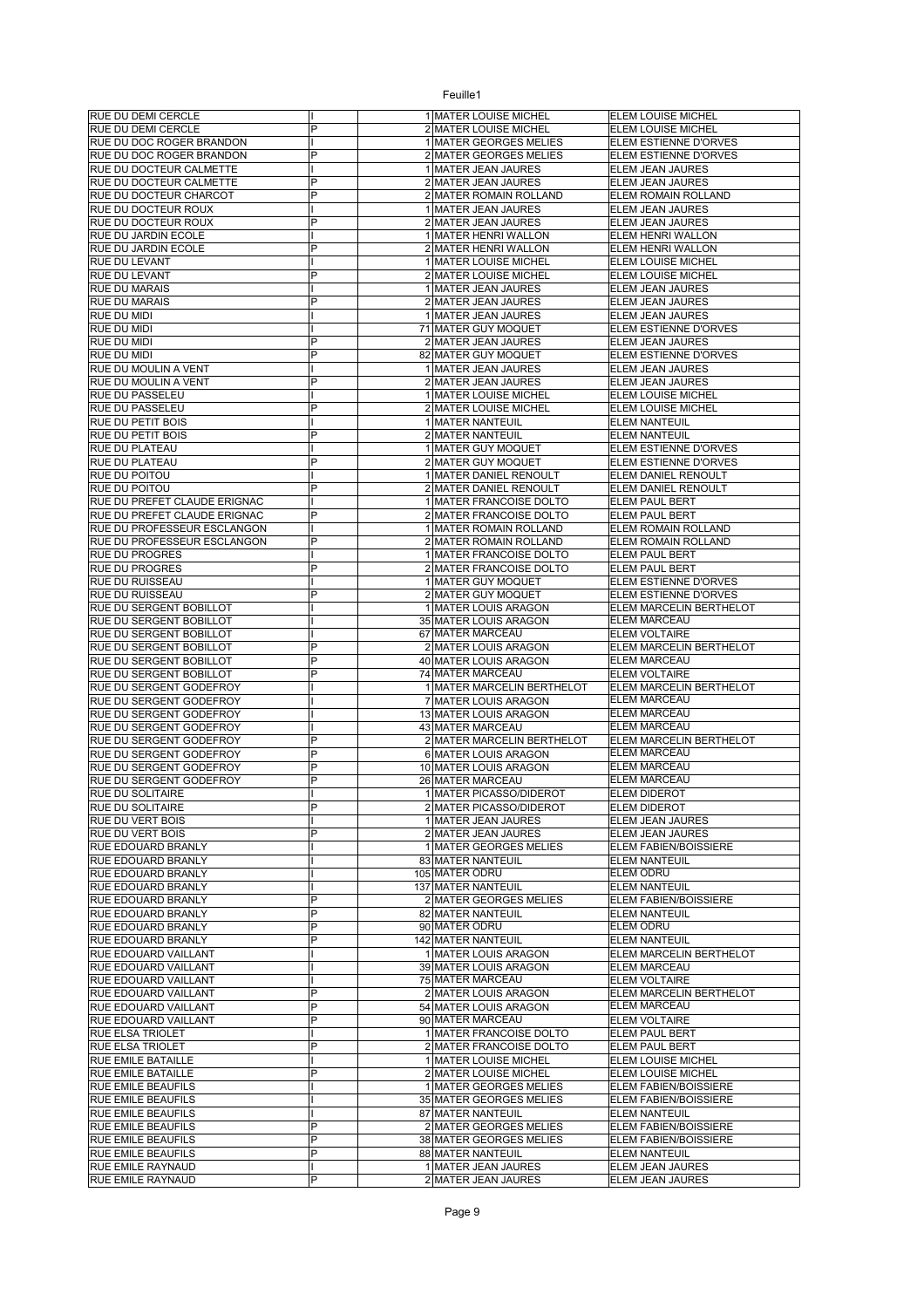| <b>RUE EMILE ZOLA</b>             |                | 1 MATER FRANCOISE DOLTO                     | ELEM PAUL BERT                           |
|-----------------------------------|----------------|---------------------------------------------|------------------------------------------|
| RUE EMILE ZOLA                    | P              | 2 MATER FRANCOISE DOLTO                     | ELEM PAUL BERT                           |
| RUE ERNEST SAVART                 |                | 1 MATER JEAN JAURES                         | ELEM JEAN JAURES                         |
|                                   |                | 101 MATER GUY MOQUET                        |                                          |
| <b>RUE ERNEST SAVART</b>          |                |                                             | ELEM ESTIENNE D'ORVES                    |
| <b>RUE ERNEST SAVART</b>          | P              | 2 MATER JEAN JAURES                         | ELEM JEAN JAURES                         |
| <b>RUE ERNEST SAVART</b>          | P              | 102 MATER GUY MOQUET                        | ELEM ESTIENNE D'ORVES                    |
| RUE ETIENNE DOLET                 |                | 1 MATER NANTEUIL                            | <b>ELEM NANTEUIL</b>                     |
| RUE ETIENNE MARCEL                |                | 1 MATER JULES FERRY                         | ELEM JULES FERRY                         |
| RUE ETIENNE MARCEL                |                | 123 MATER JULES FERRY                       | ELEM JULES FERRY                         |
| RUE ETIENNE MARCEL                |                | 147 MATER VOLTAIRE                          | ELEM VOLTAIRE                            |
| RUE ETIENNE MARCEL                |                | 215 MATER FRANCOISE DOLTO                   | ELEM PAUL BERT                           |
| RUE ETIENNE MARCEL                | P              | 2 MATER JULES FERRY                         | ELEM JULES FERRY                         |
| RUE ETIENNE MARCEL                | P              | 160 MATER JULES FERRY                       | ELEM JULES FERRY                         |
| RUE ETIENNE MARCEL                | P              | 184 MATER VOLTAIRE                          | <b>ELEM VOLTAIRE</b>                     |
|                                   | P              |                                             | <b>ELEM PAUL BERT</b>                    |
| RUE ETIENNE MARCEL                |                | 272 MATER FRANCOISE DOLTO                   |                                          |
| RUE EUGENE POTTIER                |                | 1 MATER ROMAIN ROLLAND                      | ELEM ROMAIN ROLLAND                      |
| <b>RUE EUGENE POTTIER</b>         | P              | 2 MATER ROMAIN ROLLAND                      | ELEM ROMAIN ROLLAND                      |
| RUE EUGENE VARLIN                 |                | 1 MATER JEAN MOULIN / RELAIS                | <b>ELEM RELAIS</b>                       |
| RUE EUGENE VARLIN                 | P              | 2 MATER JEAN MOULIN / RELAIS                | <b>ELEM RELAIS</b>                       |
| RUE FERNAND COMBETTE              |                | 1 MATER GEORGES MELIES                      | ELEM ESTIENNE D'ORVES                    |
| RUE FERNAND COMBETTE              | P              | 2 MATER GEORGES MELIES                      | ELEM ESTIENNE D'ORVES                    |
| <b>RUE FLORA TRISTAN</b>          |                | 1 MATER DANIELLE CASANOVA                   | ELEM FABIEN/BOISSIERE                    |
| RUE FLORA TRISTAN                 | P              | 2 MATER DANIELLE CASANOVA                   | ELEM FABIEN/BOISSIERE                    |
| RUE FRANCISCO FERRER              |                |                                             |                                          |
|                                   | P              | 1 MATER JEAN MOULIN / RELAIS                | <b>ELEM RELAIS</b><br><b>ELEM RELAIS</b> |
| RUE FRANCISCO FERRER              |                | 2 MATER JEAN MOULIN / RELAIS                |                                          |
| RUE FRANCOIS ARAGO                |                | 1 MATER MARCEAU                             | ELEM MARCEAU                             |
| <b>RUE FRANCOIS ARAGO</b>         |                | 73 MATER MARCEAU                            | <b>ELEM VOLTAIRE</b>                     |
| RUE FRANCOIS ARAGO                | P              | 2 MATER MARCEAU                             | <b>ELEM MARCEAU</b>                      |
| RUE FRANCOIS ARAGO                | P              | 72 MATER MARCEAU                            | <b>ELEM VOLTAIRE</b>                     |
| RUE FRANCOIS DEBERGUE             |                | 1 MATER PICASSO/DIDEROT                     | <b>ELEM DIDEROT</b>                      |
| RUE FRANCOIS DEBERGUE             |                | 15 MATER MARCELIN BERTHELOT                 | ELEM MARCELIN BERTHELOT                  |
| RUE FRANCOIS DEBERGUE             | P              | 2 MATER PICASSO/DIDEROT                     | <b>ELEM DIDEROT</b>                      |
| RUE FRANCOIS DEBERGUE             | P              | 16 MATER MARCELIN BERTHELOT                 | ELEM MARCELIN BERTHELOT                  |
| <b>RUE FRANKLIN</b>               |                | 1 MATER PICASSO/DIDEROT                     | <b>ELEM DIDEROT</b>                      |
| <b>RUE FRANKLIN</b>               | P              | 2 MATER PICASSO/DIDEROT                     | <b>ELEM DIDEROT</b>                      |
|                                   |                |                                             |                                          |
| <b>RUE FUSEE</b>                  |                | 1 MATER JEAN JAURES                         | ELEM JEAN JAURES                         |
| <b>RUE FUSEE</b>                  |                | 2 MATER JEAN JAURES                         | ELEM JEAN JAURES                         |
| <b>RUE GABRIEL</b>                |                | 1 MATER GEORGES MELIES                      | ELEM FABIEN/BOISSIERE                    |
| <b>RUE GABRIEL</b>                |                | 2 MATER GEORGES MELIES                      | ELEM FABIEN/BOISSIERE                    |
| <b>RUE GALILEE</b>                |                | 1 MATER PICASSO/DIDEROT                     | <b>ELEM DIDEROT</b>                      |
| <b>RUE GALILEE</b>                |                | 29 MATER JEAN MOULIN / RELAIS               | <b>ELEM RELAIS</b>                       |
| <b>RUE GALILEE</b>                | P              | 2 MATER PICASSO/DIDEROT                     | <b>ELEM DIDEROT</b>                      |
| <b>RUE GALILEE</b>                | P              | 16 MATER JEAN MOULIN / RELAIS               | <b>ELEM RELAIS</b>                       |
| <b>RUE GAMBETTA</b>               |                | 1 MATER MARCEAU                             | ELEM MARCEAU                             |
| <b>RUE GAMBETTA</b>               |                | 23 MATER MARCEAU                            | <b>ELEM VOLTAIRE</b>                     |
|                                   | P              |                                             | <b>ELEM MARCEAU</b>                      |
| RUE GAMBETTA                      |                | 2 MATER MARCEAU                             |                                          |
| RUE GAMBETTA                      | P              | 18 MATER MARCEAU                            | <b>ELEM VOLTAIRE</b>                     |
| RUE GARIBALDI                     |                | 1 MATER MARCEAU                             | <b>ELEM MARCEAU</b>                      |
| <b>RUE GARIBALDI</b>              | P              | 2 MATER MARCEAU                             | <b>ELEM MARCEAU</b>                      |
| <b>RUE GASTON COUTE</b>           |                | 1 MATER GUY MOQUET                          | ELEM ESTIENNE D'ORVES                    |
| <b>RUE GASTON COUTE</b>           | P              | 2 MATER GUY MOQUET                          | ELEM ESTIENNE D'ORVES                    |
| RUE GASTON LAURIAU                |                | 1 MATER PICASSO/DIDEROT                     | <b>ELEM DIDEROT</b>                      |
| <b>RUE GASTON LAURIAU</b>         |                | 45 MATER JEAN MOULIN / RELAIS               | <b>ELEM RELAIS</b>                       |
| <b>RUE GASTON LAURIAU</b>         |                | 105 MATER RELAIS / JEAN MOULIN              | <b>ELEM RELAIS</b>                       |
| RUE GASTON LAURIAU                | P              | 2 MATER PICASSO/DIDEROT                     | ELEM LOUISE MICHEL                       |
| RUE GASTON LAURIAU                | $\overline{P}$ | 46 MATER JEAN MOULIN / RELAIS               | <b>ELEM RELAIS</b>                       |
| <b>RUE GASTON LAURIAU</b>         | $\overline{P}$ | 100 MATER RELAIS / JEAN MOULIN              | <b>ELEM RELAIS</b>                       |
| RUE GASTON MONMOUSSEAU            |                | 1 MATER PICASSO/DIDEROT                     | <b>ELEM DIDEROT</b>                      |
| RUE GASTON MONMOUSSEAU            | P              | 2 MATER PICASSO/DIDEROT                     | ELEM DIDEROT                             |
| RUE GENEVIEVE DE GAULLE ANTHONIOZ |                | 1 MATER NANTEUIL                            |                                          |
|                                   |                |                                             | <b>ELEM NANTEUIL</b>                     |
| RUE GENEVIEVE DE GAULLE ANTHONIOZ | P              | 2 MATER NANTEUIL                            | <b>ELEM NANTEUIL</b>                     |
| <b>RUE GEORGES MELIES</b>         |                | 1 MATER DANIELLE CASANOVA                   | ELEM FABIEN/BOISSIERE                    |
| <b>RUE GEORGES MELIES</b>         |                |                                             |                                          |
| RUE GERARD DE NERVAL              | $\overline{P}$ | 2 MATER DANIELLE CASANOVA                   | ELEM FABIEN/BOISSIERE                    |
|                                   |                | 1 MATER DANIELLE CASANOVA                   | ELEM FABIEN/BOISSIERE                    |
| RUE GERARD DE NERVAL              | P              | 2 MATER DANIELLE CASANOVA                   | ELEM FABIEN/BOISSIERE                    |
| <b>RUE GIRARD</b>                 |                | 1 MATER LOUIS ARAGON                        | ELEM MARCELIN BERTHELOT                  |
|                                   | P              |                                             |                                          |
| <b>RUE GIRARD</b>                 |                | 2 MATER LOUIS ARAGON                        | ELEM MARCELIN BERTHELOT                  |
| <b>RUE GIRARDOT</b>               |                | 1 MATER LES ZEFIROTTES                      | ELEM STEPHANE HESSEL                     |
| <b>RUE GIRARDOT</b>               | P              | 2 MATER LES ZEFIROTTES                      | ELEM DIDEROT                             |
| <b>RUE GUTENBERG</b>              |                | 1 MATER JULES FERRY                         | ELEM JULES FERRY                         |
| <b>RUE GUTENBERG</b>              | P              | 2 MATER JULES FERRY                         | ELEM JULES FERRY                         |
| <b>RUE HENRI DUNANT</b>           |                | 1 MATER GRANDS PECHERS                      | ELEM ANATOLE FRANCE                      |
| <b>RUE HENRI DUNANT</b>           | P              | 2 MATER GRANDS PECHERS                      | ELEM ANATOLE FRANCE                      |
| RUE HENRI ROL-TANGUY              |                | 1 MATER FRANCOISE DOLTO                     | ELEM PAUL BERT                           |
| RUE HENRI ROL-TANGUY              | P              | 2 MATER FRANCOISE DOLTO                     | ELEM PAUL BERT                           |
| <b>RUE HENRI SCHMITT</b>          |                | 1 MATER HENRI WALLON                        | ELEM HENRI WALLON                        |
| <b>RUE HENRI SCHMITT</b>          | P              | 2 MATER HENRI WALLON                        | ELEM HENRI WALLON                        |
| <b>RUE HENRI WALLON</b>           |                | 1 MATER HENRI WALLON                        | ELEM HENRI WALLON                        |
| <b>RUE HENRI WALLON</b>           | P              | 2 MATER HENRI WALLON                        | ELEM HENRI WALLON                        |
|                                   |                |                                             |                                          |
| <b>RUE HOCHE</b><br>RUE HOCHE     |                | 1 MATER JOLIOT CURIE<br>41 MATER ANNE FRANK | ELEM JOLIOT CURIE<br>ELEM JOLIOT CURIE   |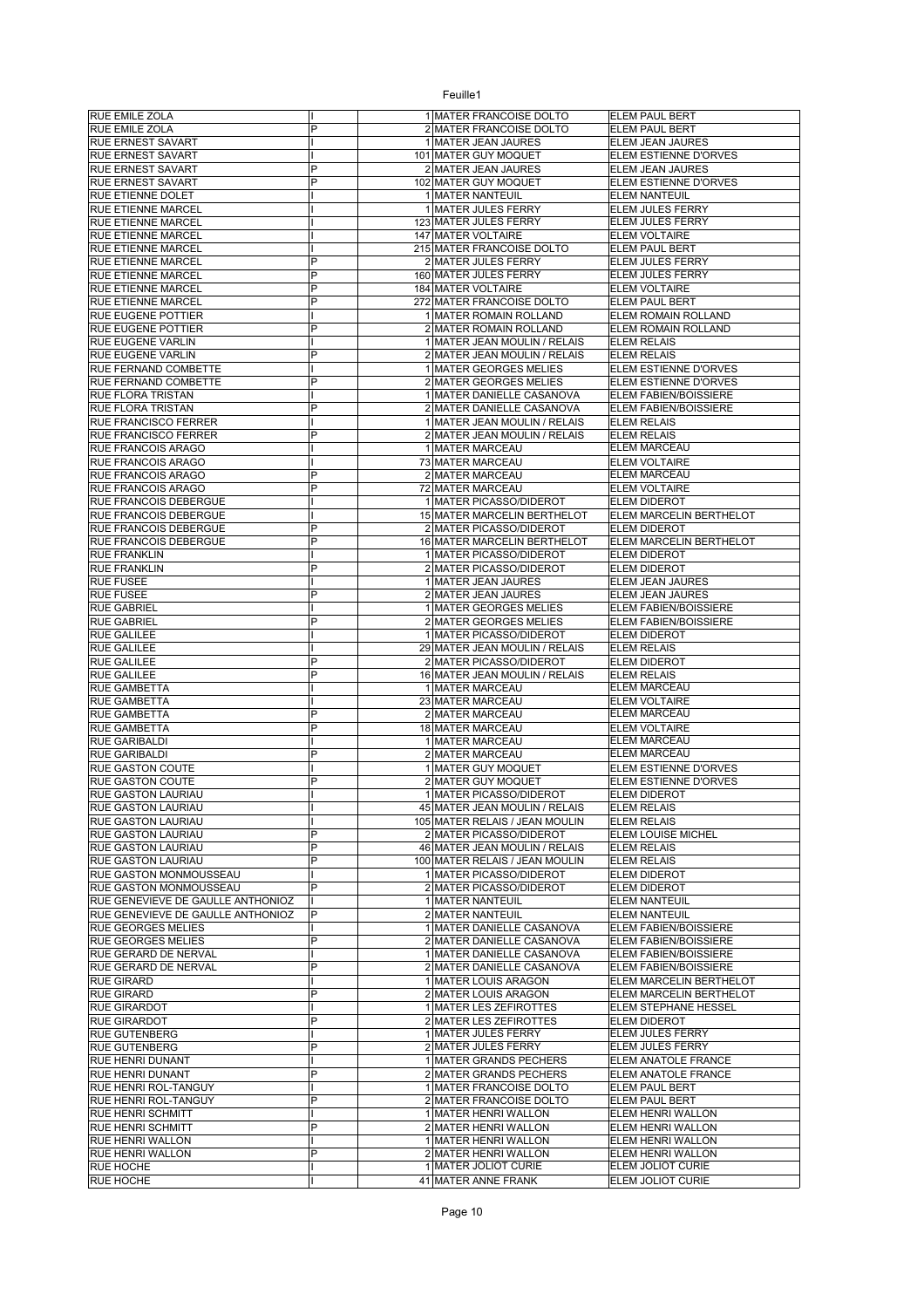| <b>RUE HOCHE</b>                            |   | 111 MATER JULIUS ROSENBERG                      | ELEM JOLIOT CURIE            |
|---------------------------------------------|---|-------------------------------------------------|------------------------------|
| <b>RUE HOCHE</b>                            | P | 2 MATER JOLIOT CURIE                            | ELEM JOLIOT CURIE            |
| <b>RUE HOCHE</b>                            | P | 42 MATER ANNE FRANK                             | ELEM JOLIOT CURIE            |
| <b>RUE HOCHE</b>                            | P | 124 MATER JULIUS ROSENBERG                      | ELEM JOLIOT CURIE            |
| RUE HONORE DE BALZAC                        |   | 1 MATER DANIELLE CASANOVA                       | <b>ELEM FABIEN/BOISSIERE</b> |
| RUE HONORE DE BALZAC                        | P | 2 MATER DANIELLE CASANOVA                       | ELEM FABIEN/BOISSIERE        |
| RUE I ET F JOLIOT CURIE                     |   | 1 MATER JOLIOT CURIE                            | ELEM JOLIOT CURIE            |
| RUE I ET F JOLIOT CURIE                     | P | 2 MATER JOLIOT CURIE                            | ELEM JOLIOT CURIE            |
| <b>RUE IRENEE LECOCQ</b>                    |   | 1 MATER GEORGES MELIES                          | <b>ELEM ESTIENNE D'ORVES</b> |
| <b>RUE IRENEE LECOCQ</b>                    | P | 2 MATER GEORGES MELIES                          | ELEM ESTIENNE D'ORVES        |
| <b>RUE JACQUART</b>                         |   | 1 MATER FRANCOISE DOLTO                         | ELEM PAUL BERT               |
|                                             | P |                                                 |                              |
| RUE JACQUART                                |   | 2 MATER FRANCOISE DOLTO                         | ELEM PAUL BERT               |
| RUE JEAN BAPT CLEMENT                       |   | 1 MATER ROMAIN ROLLAND                          | ELEM ROMAIN ROLLAND          |
| RUE JEAN BAPT CLEMENT                       | P | 2 MATER ROMAIN ROLLAND                          | ELEM ROMAIN ROLLAND          |
| RUE JEAN BAPTISTE LAMARCK                   |   | 1 MATER GUY MOQUET                              | ELEM ESTIENNE D'ORVES        |
| RUE JEAN BAPTISTE LAMARCK                   | P | 2 MATER GUY MOQUET                              | <b>ELEM ESTIENNE D'ORVES</b> |
| <b>RUE JEAN COQUELIN</b>                    |   | 1 MATER ROMAIN ROLLAND                          | ELEM ROMAIN ROLLAND          |
| <b>RUE JEAN COQUELIN</b>                    | P | 2 MATER ROMAIN ROLLAND                          | ELEM ROMAIN ROLLAND          |
| RUE JEAN JACQUES ROUSSEAU                   |   | 1 MATER FRANCOISE DOLTO                         | ELEM PAUL BERT               |
| RUE JEAN JACQUES ROUSSEAU                   | P | 2 MATER FRANCOISE DOLTO                         | ELEM PAUL BERT               |
| RUE JEAN LOLIVE                             |   | 1 MATER JEAN JAURES                             | ELEM JEAN JAURES             |
| RUE JEAN LOLIVE                             | P | 2 MATER JEAN JAURES                             | ELEM JEAN JAURES             |
| RUE JOSEPH GAILLARD                         |   | 1 MATER LOUISE MICHEL                           | ELEM LOUISE MICHEL           |
| RUE JOSEPH GAILLARD                         | P | 2 MATER LOUISE MICHEL                           | ELEM LOUISE MICHEL           |
| <b>RUE JULES FERRY</b>                      |   | 1 MATER ANNE FRANK                              | <b>ELEM JULES FERRY</b>      |
| <b>RUE JULES FERRY</b>                      | P | 2 MATER ANNE FRANK                              | ELEM JULES FERRY             |
| <b>RUE JULES GUESDE</b>                     |   | 1 MATER DANIEL RENOULT                          | ELEM DANIEL RENOULT          |
| <b>RUE JULES GUESDE</b>                     |   | 49 MATER PAUL LAFARGUE                          | ELEM PAUL LAFARGUE           |
| <b>RUE JULES GUESDE</b>                     | P | 2 MATER DANIEL RENOULT                          | ELEM DANIEL RENOULT          |
| <b>RUE JULES GUESDE</b>                     | P | 60 MATER PAUL LAFARGUE                          | ELEM PAUL LAFARGUE           |
| <b>RUE JULES VALLES</b>                     |   | 1 MATER PAUL LAFARGUE                           | ELEM PAUL LAFARGUE           |
| <b>RUE JULES VALLES</b>                     | P | 2 MATER PAUL LAFARGUE                           | ELEM PAUL LAFARGUE           |
|                                             |   | 1 MATER GEORGES MELIES                          |                              |
| <b>RUE JULES VERNE</b>                      | P |                                                 | ELEM FABIEN/BOISSIERE        |
| <b>RUE JULES VERNE</b>                      |   | 2 MATER GEORGES MELIES                          | ELEM FABIEN/BOISSIERE        |
| RUE JULIETTE DODU                           |   | 1 MATER PAUL LAFARGUE                           | ELEM PAUL LAFARGUE           |
| <b>RUE JULIETTE DODU</b>                    | P | 2 MATER PAUL LAFARGUE                           | ELEM PAUL LAFARGUE           |
| <b>RUE KENNY CLARKE</b>                     |   | 1 MATER MARCEAU                                 | ELEM MARCEAU                 |
| <b>RUE KENNY CLARKE</b>                     | P | 2 MATER MARCEAU                                 | <b>ELEM MARCEAU</b>          |
| <b>RUE KLEBER</b>                           |   | 1 MATER MARCELIN BERTHELOT                      | ELEM MARCELIN BERTHELOT      |
| <b>RUE KLEBER</b>                           | P | 2 MATER MARCELIN BERTHELOT                      | ELEM MARCELIN BERTHELOT      |
| <b>RUE LAVOISIER</b>                        |   | 1 MATER VOLTAIRE                                | <b>ELEM VOLTAIRE</b>         |
| <b>RUE LAVOISIER</b>                        |   | 19 MATER FRANCOISE DOLTO                        | <b>ELEM PAUL BERT</b>        |
| <b>RUE LAVOISIER</b>                        | P | 2 MATER VOLTAIRE                                | <b>ELEM VOLTAIRE</b>         |
| <b>RUE LAVOISIER</b>                        | P | 18 MATER FRANCOISE DOLTO                        | <b>ELEM PAUL BERT</b>        |
| <b>RUE LEBOUR</b>                           |   | 1 MATER MARCEAU                                 | <b>ELEM MARCEAU</b>          |
| <b>RUE LEBOUR</b>                           |   | 25 MATER VOLTAIRE                               | <b>ELEM VOLTAIRE</b>         |
| <b>RUE LEBOUR</b>                           | P | 2 MATER MARCEAU                                 | ELEM MARCEAU                 |
| <b>RUE LEBOUR</b>                           | P | 22 MATER VOLTAIRE                               | <b>ELEM VOLTAIRE</b>         |
| RUE LENAIN DE TILLEMONT                     |   | 1 MATER ANATOLE FRANCE                          | ELEM ANATOLE FRANCE          |
| RUE LENAIN DE TILLEMONT                     |   | 75 MATER HENRI WALLON                           | ELEM HENRI WALLON            |
| RUE LENAIN DE TILLEMONT                     | P | 2 MATER ANATOLE FRANCE                          | ELEM ANATOLE FRANCE          |
| RUE LENAIN DE TILLEMONT                     | P | 74 MATER HENRI WALLON                           | ELEM HENRI WALLON            |
| RUE LEON LOISEAU                            |   | 1 MATER JEAN JAURES                             | ELEM JEAN JAURES             |
| <b>RUE LEON LOISEAU</b>                     | P | 2 MATER JEAN JAURES                             | ELEM JEAN JAURES             |
| <b>RUE LEONTINE PREAUX</b>                  |   | 1 MATER DANTON                                  | <b>ELEM DANTON</b>           |
| <b>RUE LEONTINE PREAUX</b>                  | P | 2 MATER DANTON                                  | <b>ELEM DANTON</b>           |
| <b>RUE LOUISE</b>                           |   | 1 MATER GEORGES MELIES                          | ELEM FABIEN/BOISSIERE        |
| <b>RUE LOUISE</b>                           | P | 2 MATER GEORGES MELIES                          | ELEM FABIEN/BOISSIERE        |
| <b>RUE LOUISE MICHEL</b>                    |   | 1 MATER ROMAIN ROLLAND                          | ELEM ROMAIN ROLLAND          |
|                                             | P |                                                 | ELEM ROMAIN ROLLAND          |
| <b>RUE LOUISE MICHEL</b><br><b>RUE LUAT</b> |   | 2 MATER ROMAIN ROLLAND<br>1 MATER LOUISE MICHEL | ELEM LOUISE MICHEL           |
|                                             | P |                                                 | ELEM LOUISE MICHEL           |
| <b>RUE LUAT</b>                             |   | 2 MATER LOUISE MICHEL                           |                              |
| <b>RUE LUCIE AUBRAC</b>                     |   | 1 MATER PICASSO/DIDEROT                         | <b>ELEM DIDEROT</b>          |
| <b>RUE LUCIE AUBRAC</b>                     | P | 2 MATER PICASSO/DIDEROT                         | <b>ELEM DIDEROT</b>          |
| <b>RUE MADELEINE</b>                        |   | 1 MATER GEORGES MELIES                          | ELEM FABIEN/BOISSIERE        |
| <b>RUE MADELEINE</b>                        | P | 2 MATER GEORGES MELIES                          | ELEM FABIEN/BOISSIERE        |
| <b>RUE MADELEINE LAFFITTE</b>               |   | 1 MATER GEORGES MELIES                          | ELEM FABIEN/BOISSIERE        |
| RUE MADELEINE LAFFITTE                      | P | 2 MATER GEORGES MELIES                          | ELEM FABIEN/BOISSIERE        |
| <b>RUE MAINGUET</b>                         |   | 1 MATER ANNE FRANK                              | ELEM JULES FERRY             |
| <b>RUE MAINGUET</b>                         | P | 2 MATER ANNE FRANK                              | ELEM JULES FERRY             |
| <b>RUE MALOT</b>                            |   | 1 MATER LOUISE MICHEL                           | ELEM LOUISE MICHEL           |
| <b>RUE MALOT</b>                            |   | 2 MATER LOUISE MICHEL                           | ELEM LOUISE MICHEL           |
| <b>RUE MARCEAU</b>                          | P |                                                 |                              |
| <b>RUE MARCEAU</b>                          |   | 1 MATER MARCEAU                                 | <b>ELEM MARCEAU</b>          |
|                                             |   | 65 MATER MARCEAU                                | <b>ELEM VOLTAIRE</b>         |
| <b>RUE MARCEAU</b>                          |   | 99 MATER FRANCOISE DOLTO                        | ELEM PAUL BERT               |
| <b>RUE MARCEAU</b>                          | P | 2 MATER MARCEAU                                 | <b>ELEM MARCEAU</b>          |
| <b>RUE MARCEAU</b>                          | P | 50 MATER MARCEAU                                | <b>ELEM VOLTAIRE</b>         |
| <b>RUE MARCEAU</b>                          | P | 92 MATER FRANCOISE DOLTO                        | ELEM PAUL BERT               |
| RUE MARCEL DUFRICHE                         |   | 1 MATER JULES FERRY                             | ELEM JULES FERRY             |
| <b>RUE MARCEL DUFRICHE</b>                  | P | 2 MATER JULES FERRY                             | ELEM JULES FERRY             |
| <b>RUE MARCEL LARGILLIERE</b>               |   | 1 MATER ANATOLE FRANCE                          | ELEM ANATOLE FRANCE          |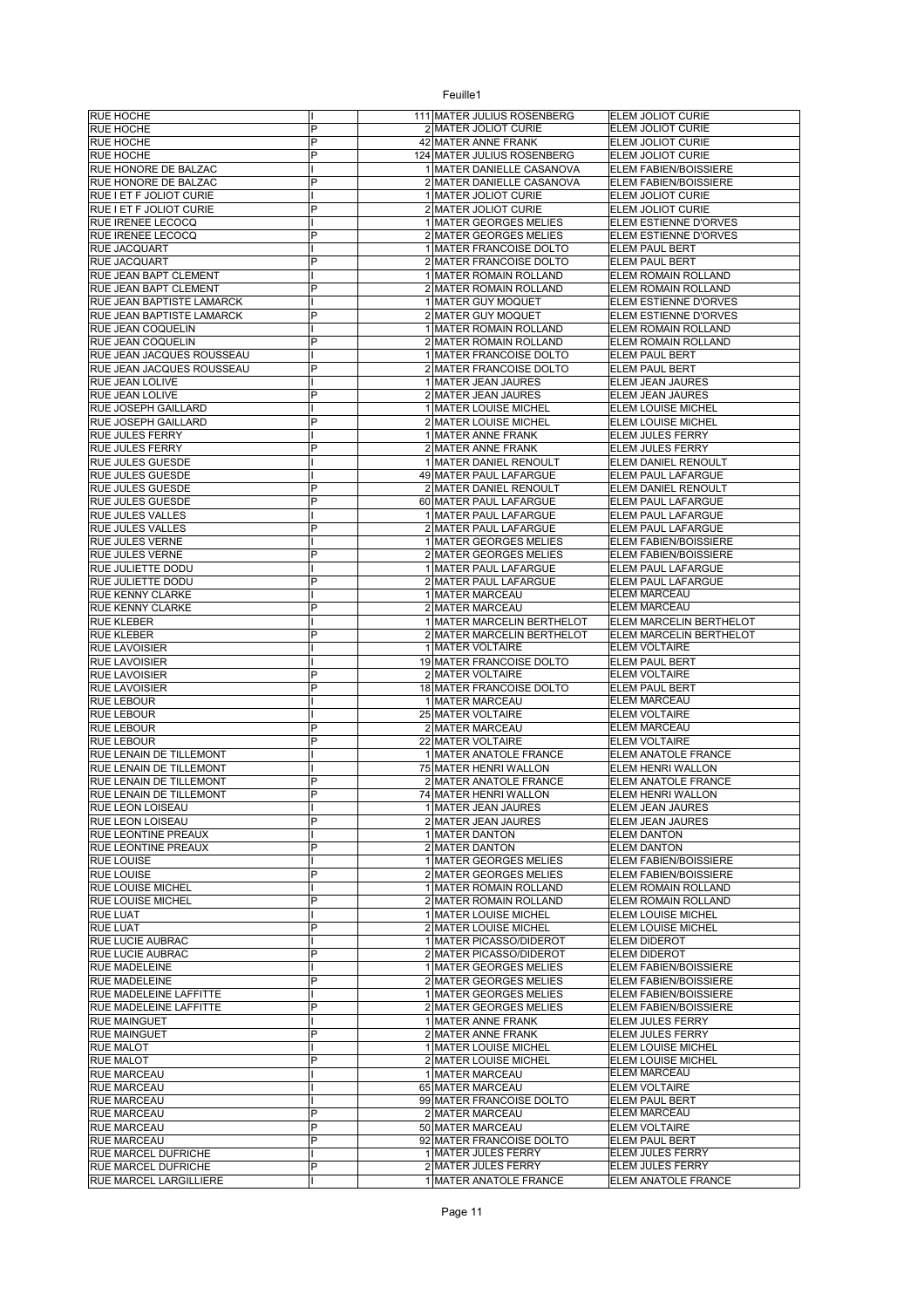| <b>RUE MARCEL LARGILLIERE</b>                      | P              | 2 MATER ANATOLE FRANCE                                  | ELEM ANATOLE FRANCE                           |
|----------------------------------------------------|----------------|---------------------------------------------------------|-----------------------------------------------|
| <b>RUE MARCEL SEMBAT</b>                           |                | 1 MATER JULES FERRY                                     | ELEM JULES FERRY                              |
| RUE MARCEL SEMBAT                                  | P              | 2 MATER JULES FERRY                                     | ELEM JULES FERRY                              |
| RUE MARCELIN BERTHELOT                             |                | 1 MATER MARCELIN BERTHELOT                              | ELEM MARCELIN BERTHELOT                       |
| RUE MARCELIN BERTHELOT                             | P              | 2 MATER MARCELIN BERTHELOT                              | ELEM MARCELIN BERTHELOT                       |
| RUE MARGUERITE DURAND<br>RUE MARGUERITE DURAND     | P              | 1 MATER NANTEUIL<br>2 MATER NANTEUIL                    | <b>ELEM NANTEUIL</b><br><b>ELEM NANTEUIL</b>  |
| RUE MARGUERITE YOURCENAR                           |                | 1 MATER PICASSO/DIDEROT                                 | <b>ELEM DIDEROT</b>                           |
| <b>RUE MARGUERITE YOURCENAR</b>                    | P              | 2 MATER PICASSO/DIDEROT                                 | <b>ELEM DIDEROT</b>                           |
| RUE MAURICE BOUCHOR                                |                | 1 MATER ANATOLE FRANCE                                  | ELEM ANATOLE FRANCE                           |
| RUE MAURICE BOUCHOR                                | P              | 2 MATER ANATOLE FRANCE                                  | ELEM ANATOLE FRANCE                           |
| RUE MAURICE WOLJUNG                                |                | 1 MATER GEORGES MELIES                                  | ELEM ESTIENNE D'ORVES                         |
| RUE MAURICE WOLJUNG                                | P              | 2 MATER GEORGES MELIES                                  | ELEM ESTIENNE D'ORVES                         |
| <b>RUE MERIEL</b>                                  |                | 1 MATER LES ZEFIROTTES                                  | ELEM STEPHANE HESSEL                          |
| <b>RUE MERIEL</b>                                  | P              | 2 MATER LES ZEFIROTTES                                  | ELEM STEPHANE HESSEL                          |
| <b>RUE MERLET</b>                                  | P              | 1 MATER LOUISE MICHEL                                   | ELEM LOUISE MICHEL                            |
| <b>RUE MERLET</b><br><b>RUE MICHELET</b>           |                | 2 MATER LOUISE MICHEL<br>1 MATER MARCELIN BERTHELOT     | ELEM LOUISE MICHEL<br>ELEM MARCELIN BERTHELOT |
| <b>RUE MICHELET</b>                                |                | 23 MATER MARCEAU                                        | <b>ELEM VOLTAIRE</b>                          |
| <b>RUE MICHELET</b>                                |                | 63 MATER MARCEAU                                        | <b>ELEM VOLTAIRE</b>                          |
| <b>RUE MICHELET</b>                                | P              | 2 MATER MARCELIN BERTHELOT                              | ELEM MARCELIN BERTHELOT                       |
| <b>RUE MICHELET</b>                                | P              | 26 MATER MARCEAU                                        | <b>ELEM VOLTAIRE</b>                          |
| <b>RUE MICHELET</b>                                | P              | 54 MATER MARCEAU                                        | <b>ELEM VOLTAIRE</b>                          |
| <b>RUE MIRABEAU</b>                                |                | 1 MATER DANTON                                          | <b>ELEM DANTON</b>                            |
| RUE MIRABEAU                                       | P              | 2 MATER DANTON                                          | <b>ELEM DANTON</b>                            |
| <b>RUE MOISE BLOIS</b>                             |                | 1 MATER ANNE FRANK                                      | ELEM JOLIOT CURIE                             |
| <b>RUE MOISE BLOIS</b>                             | P              | 2 MATER ANNE FRANK                                      | ELEM JOLIOT CURIE                             |
| <b>RUE MOLIERE</b>                                 |                | 1 MATER PICASSO/DIDEROT<br>9 MATER RELAIS / JEAN MOULIN | <b>ELEM DIDEROT</b>                           |
| <b>RUE MOLIERE</b><br><b>RUE MOLIERE</b>           |                | 53 MATER RELAIS / JEAN MOULIN                           | <b>ELEM RELAIS</b><br><b>ELEM RELAIS</b>      |
| <b>RUE MOLIERE</b>                                 |                | 97 MATER JEAN MOULIN / RELAIS                           | <b>ELEM RELAIS</b>                            |
| <b>RUE MOLIERE</b>                                 |                | 147 MATER RELAIS / JEAN MOULIN                          | <b>ELEM RELAIS</b>                            |
| <b>RUE MOLIERE</b>                                 | P              | 2 MATER PICASSO/DIDEROT                                 | <b>ELEM DIDEROT</b>                           |
| <b>RUE MOLIERE</b>                                 | P              | 14 MATER RELAIS / JEAN MOULIN                           | <b>ELEM RELAIS</b>                            |
| <b>RUE MOLIERE</b>                                 | P              | 58 MATER RELAIS / JEAN MOULIN                           | <b>ELEM RELAIS</b>                            |
| <b>RUE MOLIERE</b>                                 | P              | 96 MATER JEAN MOULIN / RELAIS                           | <b>ELEM RELAIS</b>                            |
| <b>RUE MOLIERE</b>                                 | P              | 148 MATER RELAIS / JEAN MOULIN                          | <b>ELEM RELAIS</b>                            |
| <b>RUE NAVOISEAU</b>                               |                | 1 MATER LOUIS ARAGON                                    | <b>ELEM MARCEAU</b>                           |
| RUE NAVOISEAU                                      | P              | 2 MATER LOUIS ARAGON                                    | <b>ELEM MARCEAU</b>                           |
| RUE NICOLAS FALTOT                                 |                | 1 MATER LOUISE MICHEL                                   | ELEM LOUISE MICHEL                            |
| RUE NICOLAS FALTOT<br>RUE NUNGESSER                | P              | 2 MATER LOUISE MICHEL<br>1 MATER ROMAIN ROLLAND         | ELEM LOUISE MICHEL<br>ELEM ROMAIN ROLLAND     |
| <b>RUE NUNGESSER</b>                               | P              | 2 MATER ROMAIN ROLLAND                                  | ELEM ROMAIN ROLLAND                           |
| <b>RUE PARMENTIER</b>                              |                | 1 MATER JULES FERRY                                     | ELEM JULES FERRY                              |
| <b>RUE PARMENTIER</b>                              | P              | 2 MATER JULES FERRY                                     | ELEM JULES FERRY                              |
| RUE PAUL BERT                                      |                | 1 MATER VOLTAIRE                                        | ELEM VOLTAIRE                                 |
| RUE PAUL BERT                                      | P              | 2 MATER VOLTAIRE                                        | <b>ELEM VOLTAIRE</b>                          |
| RUE PAUL DOUMER                                    |                | 1 MATER HENRI WALLON                                    | ELEM HENRI WALLON                             |
| RUE PAUL DOUMER                                    | P              | 2 MATER HENRI WALLON                                    | ELEM HENRI WALLON                             |
| <b>RUE PAUL ELUARD</b>                             |                | 1 MATER VOLTAIRE                                        | <b>ELEM VOLTAIRE</b>                          |
| <b>RUE PAUL ELUARD</b>                             | P              | 2 MATER VOLTAIRE<br>1 MATER PAUL LAFARGUE               | <b>ELEM VOLTAIRE</b>                          |
| RUE PAUL LAFARGUE<br><b>RUE PAUL LAFARGUE</b>      |                | 2 MATER PAUL LAFARGUE                                   | ELEM PAUL LAFARGUE<br>ELEM PAUL LAFARGUE      |
| <b>RUE PEPIN</b>                                   |                | 1 MATER PICASSO/DIDEROT                                 | ELEM DIDEROT                                  |
| <b>RUE PEPIN</b>                                   | P              | 2 MATER PICASSO/DIDEROT                                 | <b>ELEM DIDEROT</b>                           |
| RUE PIERRE BROSSOLETTE                             |                | 1 MATER ROMAIN ROLLAND                                  | ELEM ROMAIN ROLLAND                           |
| <b>RUE PIERRE BROSSOLETTE</b>                      | P              | 2 MATER ROMAIN ROLLAND                                  | ELEM ROMAIN ROLLAND                           |
| <b>RUE PIERRE CURIE</b>                            | P              | 2 MATER GRANDS PECHERS                                  | ELEM ANATOLE FRANCE                           |
| <b>RUE PIERRE CURIE</b>                            | P              | 10 MATER DANIEL RENOULT                                 | ELEM DANIEL RENOULT                           |
| <b>RUE PIERRE CURIE</b>                            | P              | 98 MATER PAUL LAFARGUE                                  | ELEM PAUL LAFARGUE                            |
| RUE PIERRE DE MONTREUIL<br>RUE PIERRE DE MONTREUIL |                | 1 MATER PICASSO/DIDEROT<br>41 MATER ANATOLE FRANCE      | ELEM DIDEROT<br>ELEM ANATOLE FRANCE           |
| RUE PIERRE DE MONTREUIL                            | P              | 2 MATER PICASSO/DIDEROT                                 | ELEM DIDEROT                                  |
| <b>RUE PIERRE DE MONTREUIL</b>                     | P              | 8 MATER ANATOLE FRANCE                                  | ELEM ANATOLE FRANCE                           |
| <b>RUE PIERRE DUPONT</b>                           |                | 1 MATER ROMAIN ROLLAND                                  | ELEM ROMAIN ROLLAND                           |
| RUE PIERRE DUPONT                                  | P              | 2 MATER ROMAIN ROLLAND                                  | ELEM ROMAIN ROLLAND                           |
| RUE PIERRE JEAN DE BERANGER                        |                | 1 MATER ROMAIN ROLLAND                                  | ELEM ROMAIN ROLLAND                           |
| <b>RUE PIERRE JEAN DE BERANGER</b>                 | P              | 2 MATER ROMAIN ROLLAND                                  | ELEM ROMAIN ROLLAND                           |
| <b>RUE POULIN</b>                                  |                | 1 MATER GUY MOQUET                                      | ELEM ESTIENNE D'ORVES                         |
| <b>RUE POULIN</b>                                  | P              | 2 MATER GUY MOQUET                                      | ELEM ESTIENNE D'ORVES                         |
| <b>RUE RABELAIS</b>                                |                | 1 MATER LES ZEFIROTTES                                  | ELEM STEPHANE HESSEL                          |
| <b>RUE RABELAIS</b>                                | P<br>P         | 2 MATER LES ZEFIROTTES                                  | ELEM STEPHANE HESSEL                          |
| <b>RUE RACINE</b><br><b>RUE RAPATEL</b>            |                | 2 MATER JEAN JAURES<br>1 MATER JEAN MOULIN / RELAIS     | ELEM JEAN JAURES<br><b>ELEM RELAIS</b>        |
| <b>RUE RAPATEL</b>                                 |                | 55 MATER LOUISE MICHEL                                  | ELEM LOUISE MICHEL                            |
| <b>RUE RAPATEL</b>                                 | P              | 2 MATER JEAN MOULIN / RELAIS                            | <b>ELEM RELAIS</b>                            |
| <b>RUE RAPATEL</b>                                 | $\overline{P}$ | 50 MATER LOUISE MICHEL                                  | ELEM LOUISE MICHEL                            |
| <b>RUE RASPAIL</b>                                 |                | 1 MATER MARCEAU                                         | <b>ELEM VOLTAIRE</b>                          |
| <b>RUE RASPAIL</b>                                 |                | 31 MATER VOLTAIRE                                       | ELEM VOLTAIRE                                 |
| <b>RUE RASPAIL</b>                                 | P              | 2 MATER MARCEAU                                         | ELEM VOLTAIRE                                 |
| <b>RUE RASPAIL</b>                                 | P              | 32 MATER VOLTAIRE                                       | ELEM VOLTAIRE                                 |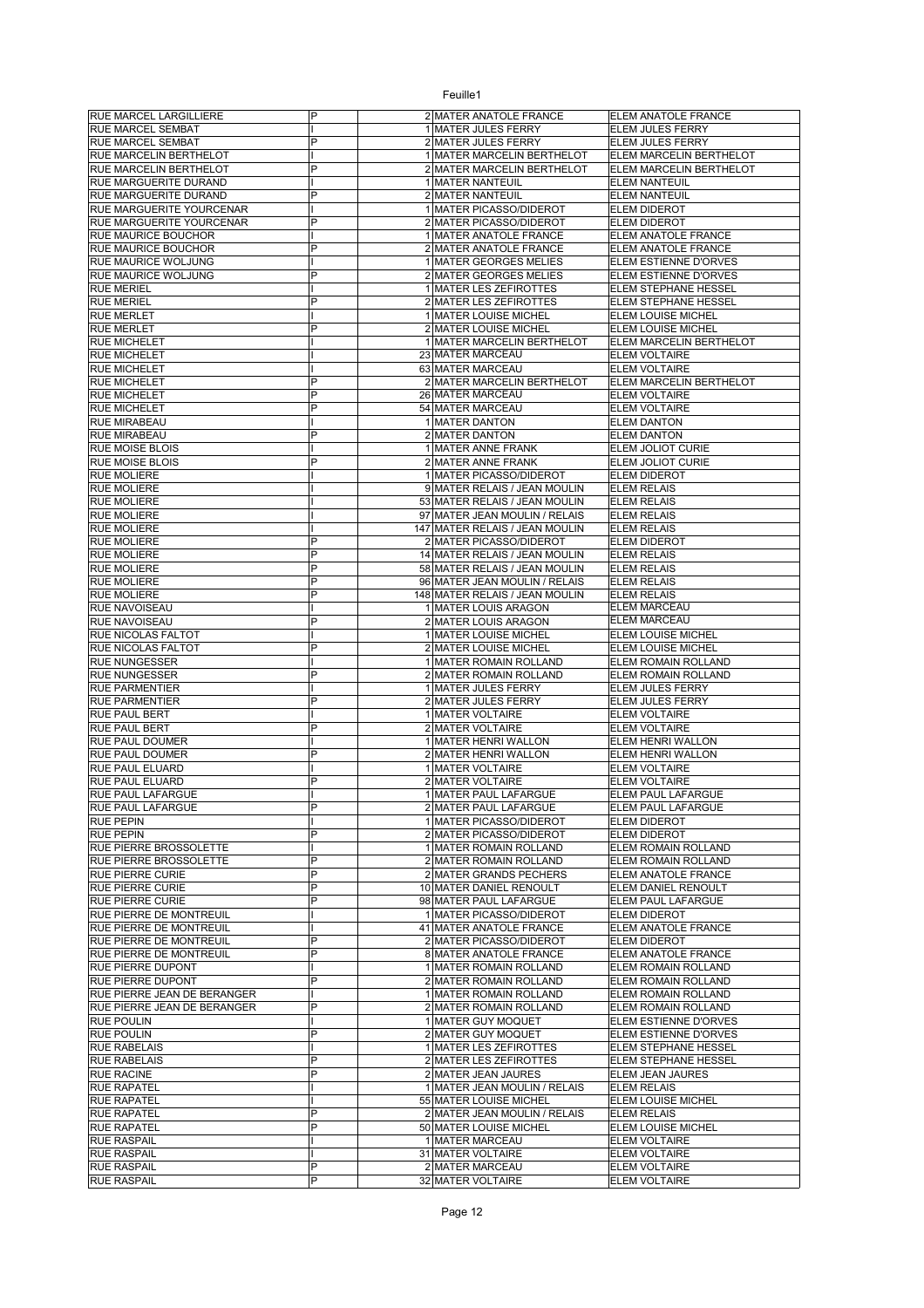| RUE RAYMOND LEFEBVRE                               |   | 1 MATER HENRI WALLON                                   | ELEM HENRI WALLON                              |
|----------------------------------------------------|---|--------------------------------------------------------|------------------------------------------------|
| RUE RAYMOND LEFEBVRE                               | P | 2 MATER HENRI WALLON                                   | ELEM HENRI WALLON                              |
| RUE RENE MELIN                                     | P | 1 MATER JEAN JAURES                                    | ELEM JEAN JAURES                               |
| RUE RENE MELIN<br>RUE RICHARD LENOIR               |   | 2 MATER JEAN JAURES<br>1 MATER FRANCOISE DOLTO         | ELEM JEAN JAURES<br><b>ELEM PAUL BERT</b>      |
| RUE RICHARD LENOIR                                 | P | 2 MATER FRANCOISE DOLTO                                | <b>ELEM PAUL BERT</b>                          |
| <b>RUE ROBERT LEGROS</b>                           |   | 1 MATER GRANDS PECHERS                                 | ELEM HENRI WALLON                              |
| RUE ROBERT LEGROS                                  |   | 11 MATER HENRI WALLON                                  | ELEM HENRI WALLON                              |
| <b>RUE ROBERT LEGROS</b>                           |   | 13 MATER GRANDS PECHERS                                | ELEM HENRI WALLON                              |
| <b>RUE ROBERT LEGROS</b>                           |   | 15 MATER HENRI WALLON                                  | ELEM HENRI WALLON                              |
| <b>RUE ROBERT LEGROS</b>                           | P | 2 MATER GRANDS PECHERS                                 | ELEM HENRI WALLON                              |
| <b>RUE ROBERT LEGROS</b>                           | P | 10 MATER HENRI WALLON                                  | ELEM HENRI WALLON                              |
| <b>RUE ROBESPIERRE</b>                             |   | 1 MATER VOLTAIRE                                       | <b>ELEM VOLTAIRE</b>                           |
| <b>RUE ROBESPIERRE</b>                             |   | 77 MATER FRANCOISE DOLTO<br>97 MATER VOLTAIRE          | <b>ELEM PAUL BERT</b>                          |
| <b>RUE ROBESPIERRE</b><br><b>RUE ROBESPIERRE</b>   | P | 2 MATER VOLTAIRE                                       | ELEM PAUL BERT<br><b>ELEM VOLTAIRE</b>         |
| <b>RUE ROBESPIERRE</b>                             | P | 78 MATER FRANCOISE DOLTO                               | <b>ELEM VOLTAIRE</b>                           |
| RUE ROBESPIERRE                                    | P | 82 MATER FRANCOISE DOLTO                               | ELEM PAUL BERT                                 |
| <b>RUE ROBESPIERRE</b>                             | P | 96 MATER VOLTAIRE                                      | ELEM PAUL BERT                                 |
| RUE ROCHEBRUNE                                     |   | 1 MATER DANTON                                         | <b>ELEM DANTON</b>                             |
| <b>RUE ROCHEBRUNE</b>                              | P | 2 MATER DANTON                                         | <b>ELEM DANTON</b>                             |
| RUE ROSA LUXEMBOURG                                |   | 1 MATER HENRI WALLON                                   | ELEM HENRI WALLON                              |
| RUE ROSA LUXEMBOURG                                | P | 2 MATER HENRI WALLON                                   | ELEM HENRI WALLON                              |
| RUE ROSA PARK                                      |   | 1 MATER HENRI WALLON                                   | ELEM HENRI WALLON                              |
| <b>RUE ROSA PARK</b>                               | P | 2 MATER HENRI WALLON                                   | ELEM HENRI WALLON                              |
| <b>RUE SAIGNE</b>                                  |   | 1 MATER LOUISE MICHEL                                  | ELEM LOUISE MICHEL                             |
| <b>RUE SAIGNE</b>                                  | P | 2 MATER LOUISE MICHEL                                  | ELEM LOUISE MICHEL                             |
| RUE SAINT DENIS                                    |   | 1 MATER GEORGES MELIES                                 | ELEM FABIEN/BOISSIERE                          |
| <b>RUE SAINT DENIS</b>                             |   | 65 MATER GEORGES MELIES<br>121 MATER DANIELLE CASANOVA | <b>ELEM FABIEN/BOISSIERE</b>                   |
| <b>RUE SAINT DENIS</b><br><b>RUE SAINT DENIS</b>   | P | 2 MATER GEORGES MELIES                                 | ELEM FABIEN/BOISSIERE<br>ELEM FABIEN/BOISSIERE |
| <b>RUE SAINT DENIS</b>                             | P | 88 MATER GEORGES MELIES                                | ELEM FABIEN/BOISSIERE                          |
| <b>RUE SAINT DENIS</b>                             | P | 122 MATER DANIELLE CASANOVA                            | ELEM FABIEN/BOISSIERE                          |
| RUE SAINT EXUPERY                                  |   | 1 MATER ROMAIN ROLLAND                                 | ELEM ROMAIN ROLLAND                            |
| RUE SAINT EXUPERY                                  | P | 2 MATER ROMAIN ROLLAND                                 | ELEM ROMAIN ROLLAND                            |
| RUE SAINT JUST                                     |   | 1 MATER PICASSO/DIDEROT                                | <b>ELEM DIDEROT</b>                            |
| RUE SAINT JUST                                     | P | 2 MATER PICASSO/DIDEROT                                | <b>ELEM DIDEROT</b>                            |
| RUE SAINT VICTOR                                   |   | 1 MATER GEORGES MELIES                                 | ELEM FABIEN/BOISSIERE                          |
| RUE SAINT VICTOR                                   | P | 2 MATER GEORGES MELIES                                 | ELEM FABIEN/BOISSIERE                          |
| RUE SIMON DEREURE                                  |   | 1 MATER ROMAIN ROLLAND                                 | ELEM ROMAIN ROLLAND                            |
| RUE SIMON DEREURE                                  | P | 2 MATER ROMAIN ROLLAND                                 | ELEM ROMAIN ROLLAND                            |
| RUE SIMONE DE BEAUVOIR                             |   | 1 MATER FRANCOISE DOLTO                                | ELEM PAUL BERT                                 |
| RUE SIMONE DE BEAUVOIR                             | P | 2 MATER FRANCOISE DOLTO                                | ELEM PAUL BERT                                 |
| RUE SIMONE SIGNORET<br>RUE SIMONE SIGNORET         | P | 1 MATER NANTEUIL<br>2 MATER NANTEUIL                   | <b>ELEM NANTEUIL</b><br><b>ELEM NANTEUIL</b>   |
| <b>RUE TRAVERSIERE</b>                             |   | 1 MATER GEORGES MELIES                                 | ELEM ESTIENNE D'ORVES                          |
| <b>RUE TRAVERSIERE</b>                             | P | 2 MATER GEORGES MELIES                                 | ELEM ESTIENNE D'ORVES                          |
| <b>RUE VALETTE</b>                                 |   | 1 MATER VOLTAIRE                                       | <b>ELEM VOLTAIRE</b>                           |
| RUE VALETTE                                        | P | 2 MATER VOLTAIRE                                       | ELEM VOLTAIRE                                  |
| <b>RUE VICTOR BEAUSSE</b>                          |   | 1 MATER PICASSO/DIDEROT                                | ELEM DIDEROT                                   |
| RUE VICTOR BEAUSSE                                 |   | 13 MATER GUY MOQUET                                    | ELEM ESTIENNE D'ORVES                          |
| RUE VICTOR BEAUSSE                                 | P | 2 MATER PICASSO/DIDEROT                                | <b>ELEM DIDEROT</b>                            |
| RUE VICTOR BEAUSSE                                 |   | 12 MATER GUY MOQUET                                    | ELEM ESTIENNE D'ORVES                          |
| RUE VICTOR HUGO                                    |   | 1 MATER LES ZEFIROTTES                                 | ELEM STEPHANE HESSEL                           |
| RUE VICTOR HUGO                                    | P | 2 MATER LES ZEFIROTTES                                 | ELEM STEPHANE HESSEL                           |
| RUE VICTOR MERCIER                                 | P | 1 MATER LOUISE MICHEL                                  | ELEM LOUISE MICHEL                             |
| <b>RUE VICTOR MERCIER</b>                          |   | 2 MATER LOUISE MICHEL                                  | ELEM LOUISE MICHEL                             |
| <b>RUE VITRY</b><br><b>RUE VITRY</b>               |   | 1 MATER PICASSO/DIDEROT<br>33 MATER PICASSO/DIDEROT    | ELEM DIDEROT<br><b>ELEM DIDEROT</b>            |
| <b>RUE VITRY</b>                                   | P | 2 MATER PICASSO/DIDEROT                                | ELEM DIDEROT                                   |
| <b>RUE VITRY</b>                                   | P | 34 MATER PICASSO/DIDEROT                               | ELEM DIDEROT                                   |
| RUE VOLTAIRE                                       |   | 1 MATER VOLTAIRE                                       | <b>ELEM VOLTAIRE</b>                           |
| RUE VOLTAIRE                                       |   | 35 MATER VOLTAIRE                                      | <b>ELEM VOLTAIRE</b>                           |
| RUE VOLTAIRE                                       | P | 2 MATER VOLTAIRE                                       | <b>ELEM VOLTAIRE</b>                           |
| RUE VOLTAIRE                                       | P | 24 MATER VOLTAIRE                                      | <b>ELEM VOLTAIRE</b>                           |
| RUE YVES FARGE                                     |   | 1 MATER DANIEL RENOULT                                 | ELEM DANIEL RENOULT                            |
| RUE YVES FARGE                                     | P | 2 MATER DANIEL RENOULT                                 | ELEM DANIEL RENOULT                            |
| SENTE CLEMENCE ROYER                               |   | 1 MATER NANTEUIL                                       | <b>ELEM NANTEUIL</b>                           |
| SENTE CLEMENCE ROYER                               | P | 2 MATER NANTEUIL                                       | <b>ELEM NANTEUIL</b>                           |
| SENTE PAUL MINCK<br>SENTE PAUL MINCK               | P | 1 MATER NANTEUIL<br>2 MATER NANTEUIL                   | <b>ELEM NANTEUIL</b><br><b>ELEM NANTEUIL</b>   |
|                                                    |   |                                                        |                                                |
| SENTIER DE LA DEMI LUNE<br>SENTIER DE LA DEMI LUNE | P | 1 MATER NANTEUIL<br>2 MATER NANTEUIL                   | <b>ELEM NANTEUIL</b><br><b>ELEM NANTEUIL</b>   |
| SENTIER DE LA FERME                                |   | 1 MATER DANTON                                         | <b>ELEM DANTON</b>                             |
| SENTIER DE LA FERME                                | P | 2 MATER DANTON                                         | <b>ELEM DANTON</b>                             |
| SENTIER DE LA POINTE                               |   | 1 MATER GUY MOQUET                                     | ELEM ESTIENNE D'ORVES                          |
| SENTIER DE LA POINTE                               | P | 2 MATER GUY MOQUET                                     | ELEM ESTIENNE D'ORVES                          |
| SENTIER DES MARECAGES                              |   | 1 MATER GEORGES MELIES                                 | ELEM ESTIENNE D'ORVES                          |
| SENTIER DES MARECAGES                              | P | 2 MATER GEORGES MELIES                                 | ELEM ESTIENNE D'ORVES                          |
| SENTIER DES MESSIERS                               |   | 1 MATER JULES FERRY                                    | ELEM JULES FERRY                               |
| SENTIER DES MESSIERS                               | P | 2 MATER JULES FERRY                                    | ELEM JULES FERRY                               |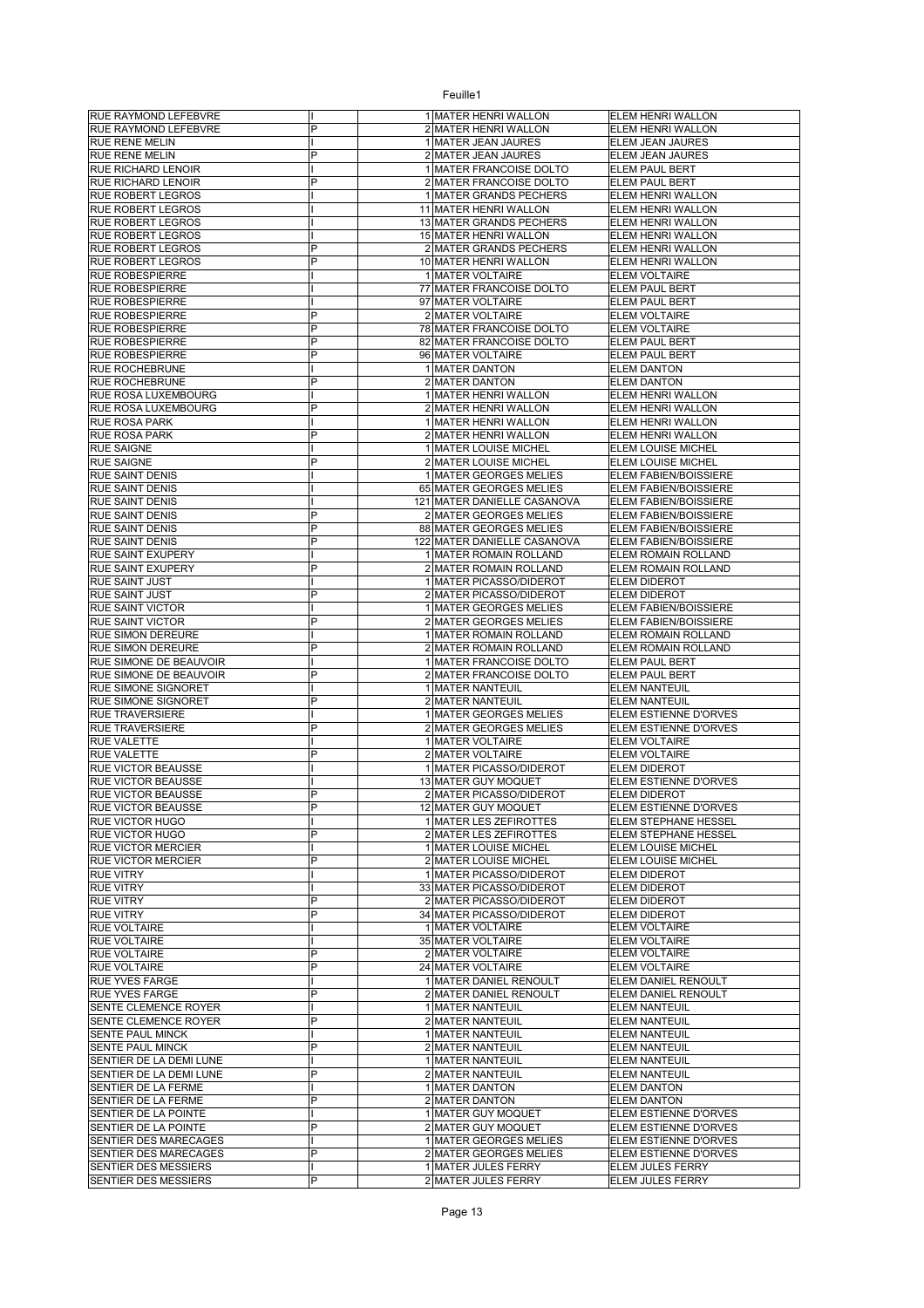| SENTIER DES REMBLAIS                                        |        | 1 MATER JEAN MOULIN / RELAIS                           | <b>ELEM RELAIS</b>                               |
|-------------------------------------------------------------|--------|--------------------------------------------------------|--------------------------------------------------|
| SENTIER DES REMBLAIS                                        | P      | 2 MATER JEAN MOULIN / RELAIS                           | <b>ELEM RELAIS</b>                               |
| SENTIER DES SUREAUX<br>SENTIER DES SUREAUX                  | P      | 1 MATER JEAN JAURES<br>2 MATER JEAN JAURES             | ELEM JEAN JAURES<br>ELEM JEAN JAURES             |
| SENTIER JEANNE DEROIN                                       |        | 1 MATER NANTEUIL                                       | <b>ELEM NANTEUIL</b>                             |
| SENTIER JEANNE DEROIN                                       | P      | 2 MATER NANTEUIL                                       | <b>ELEM NANTEUIL</b>                             |
| <b>SQUARE ALICE</b>                                         |        | 1 MATER GEORGES MELIES                                 | ELEM FABIEN/BOISSIERE                            |
| <b>SQUARE ALICE</b>                                         | P      | 2 MATER GEORGES MELIES                                 | ELEM FABIEN/BOISSIERE                            |
| SQUARE BEETHOVEN<br><b>SQUARE BEETHOVEN</b>                 | P      | 1 MATER HENRI WALLON<br>2 MATER HENRI WALLON           | ELEM HENRI WALLON<br>ELEM HENRI WALLON           |
| SQUARE DE LA LIBERATION                                     |        | 1 MATER JULIUS ROSENBERG                               | ELEM JOLIOT CURIE                                |
| SQUARE DE LA LIBERATION                                     | P      | 2 MATER JULIUS ROSENBERG                               | ELEM JOLIOT CURIE                                |
| SQUARE JEAN PIERRE TIMBAUD                                  |        | 1 MATER JULIUS ROSENBERG                               | ELEM JOLIOT CURIE                                |
| SQUARE JEAN PIERRE TIMBAUD                                  | P      | 2 MATER JULIUS ROSENBERG                               | <b>ELEM JOLIOT CURIE</b>                         |
| SQUARE JEAN ZAY                                             |        | 1 MATER JEAN JAURES                                    | ELEM JEAN JAURES                                 |
| SQUARE JEAN ZAY<br><b>SQUARE LENINE</b>                     | P      | 2 MATER JEAN JAURES<br>1 MATER JULIUS ROSENBERG        | ELEM JEAN JAURES<br>ELEM JOLIOT CURIE            |
| SQUARE LENINE                                               | P      | 2 MATER JULIUS ROSENBERG                               | ELEM JOLIOT CURIE                                |
| SQUARE PIERRE SEMARD                                        |        | 1 MATER JULIUS ROSENBERG                               | <b>ELEM JOLIOT CURIE</b>                         |
| <b>SQUARE PIERRE SEMARD</b>                                 | P      | 2 MATER JULIUS ROSENBERG                               | ELEM JOLIOT CURIE                                |
| SQUARE VIRGINIA WOOLF                                       |        | 1 MATER MARCEAU                                        | ELEM PAUL BERT                                   |
| SQUARE VIRGINIA WOOLF                                       | P      | 2 MATER MARCEAU                                        | ELEM PAUL BERT                                   |
| VC NLE CITE DE TILLEMONT<br>VC NLE CITE DE TILLEMONT        | P      | 1 MATER HENRI WALLON<br>2 MATER HENRI WALLON           | ELEM HENRI WALLON<br>ELEM HENRI WALLON           |
| <b>VC PGE CHATEAUDUN</b>                                    |        | 1 MATER DANIELLE CASANOVA                              | ELEM FABIEN/BOISSIERE                            |
| VC PGE CHATEAUDUN                                           | P      | 2 MATER DANIELLE CASANOVA                              | ELEM FABIEN/BOISSIERE                            |
| VC PGE DU GAZOMETRE                                         |        | 1 MATER MARCEAU                                        | <b>ELEM VOLTAIRE</b>                             |
| VC PGE DU GAZOMETRE                                         | P      | 2 MATER MARCEAU                                        | <b>ELEM VOLTAIRE</b>                             |
| VC STR DE LA FERME                                          |        | 1 MATER DANTON                                         | <b>ELEM DANTON</b>                               |
| VC STR DE LA FERME<br><b>VC STR DES BUTTES</b>              | P      | 2 MATER DANTON<br>1 MATER JULES FERRY                  | <b>ELEM DANTON</b><br>ELEM JULES FERRY           |
| <b>VC STR DES BUTTES</b>                                    | P      | 2 MATER JULES FERRY                                    | ELEM JULES FERRY                                 |
| VC STR DES JASMINS                                          |        | 1 MATER DANTON                                         | <b>ELEM DANTON</b>                               |
| <b>VC STR DES JASMINS</b>                                   | P      | 2 MATER DANTON                                         | <b>ELEM DANTON</b>                               |
| VC STR DU TOURNIQUET                                        |        | 1 MATER ANNE FRANK                                     | ELEM JULES FERRY                                 |
| VC STR DU TOURNIQUET                                        | P      | 2 MATER ANNE FRANK                                     | ELEM JULES FERRY                                 |
| <b>VC STR TORTUEUX</b>                                      |        | 1 MATER JOLIOT CURIE                                   | ELEM JEAN JAURES                                 |
| <b>VC STR TORTUEUX</b><br><b>VC STR TORTUEUX</b>            | Ρ      | 15 MATER GUY MOQUET<br>2 MATER JOLIOT CURIE            | ELEM ESTIENNE D'ORVES<br>ELEM JEAN JAURES        |
| VC STR TORTUEUX                                             | P      | 10 MATER GUY MOQUET                                    | ELEM ESTIENNE D'ORVES                            |
| VENELLE DE LA COQUETTE                                      |        | 1 MATER JEAN JAURES                                    | ELEM JEAN JAURES                                 |
| VENELLE DE LA COQUETTE                                      | P      | 2 MATER JEAN JAURES                                    | ELEM JEAN JAURES                                 |
| VENELLE DE L'AMARYLLIS                                      |        | 1 MATER JEAN JAURES                                    | ELEM JEAN JAURES                                 |
| <b>VENELLE DE L'AMARYLLIS</b>                               | P      | 2 MATER JEAN JAURES                                    | ELEM JEAN JAURES                                 |
| VENELLE DE L'ECHIQUIER<br>VENELLE DE L'ECHIQUIER            | P      | 1 MATER JEAN JAURES<br>2 MATER JEAN JAURES             | ELEM JEAN JAURES<br>ELEM JEAN JAURES             |
| VENELLE DU DAMIER NOIR                                      |        | 1 MATER JEAN JAURES                                    | ELEM JEAN JAURES                                 |
| VENELLE DU DAMIER NOIR                                      | P      | 2 MATER JEAN JAURES                                    | ELEM JEAN JAURES                                 |
| <b>VILLA ARAGO</b>                                          |        | 1 MATER MARCEAU                                        | <b>ELEM VOLTAIRE</b>                             |
| <b>VILLA ARAGO</b>                                          | P      | 2 MATER MARCEAU                                        | <b>ELEM VOLTAIRE</b>                             |
| VILLA ARISTIDE BRIAND                                       |        | 1 MATER NANTEUIL                                       | <b>ELEM NANTEUIL</b>                             |
| VILLA ARISTIDE BRIAND<br><b>VILLA DE L AVENIR</b>           | P      | 2 MATER NANTEUIL<br>1 MATER GRANDS PECHERS             | <b>ELEM NANTEUIL</b><br><b>ELEM HENRI WALLON</b> |
| VILLA DE L AVENIR                                           | P      | 2 MATER GRANDS PECHERS                                 | ELEM HENRI WALLON                                |
| VILLA DE L UNION                                            |        | 1 MATER HENRI WALLON                                   | ELEM HENRI WALLON                                |
| VILLA DE L UNION                                            | P      | 2 MATER HENRI WALLON                                   | ELEM HENRI WALLON                                |
| VILLA DE LA SEIGNEURIE                                      |        | 1 MATER ANNE FRANK                                     | ELEM JULES FERRY                                 |
| VILLA DE LA SEIGNEURIE<br>VILLA DE LA TOURELLE              | P      | 2 MATER ANNE FRANK                                     | <b>ELEM JULES FERRY</b><br><b>ELEM MARCEAU</b>   |
| VILLA DE LA TOURELLE                                        | P      | 1 MATER LOUIS ARAGON<br>2 MATER LOUIS ARAGON           | ELEM MARCEAU                                     |
| <b>VILLA DES GLYCINES</b>                                   |        | 1 MATER GEORGES MELIES                                 | ELEM FABIEN/BOISSIERE                            |
| <b>VILLA DES GLYCINES</b>                                   | P      | 2 MATER GEORGES MELIES                                 | ELEM FABIEN/BOISSIERE                            |
| VILLA DES PINSONS                                           |        | 1 MATER GEORGES MELIES                                 | ELEM ESTIENNE D'ORVES                            |
| VILLA DES PINSONS                                           | P      | 2 MATER GEORGES MELIES                                 | ELEM ESTIENNE D'ORVES                            |
| <b>VILLA DES SAULES CLOUETS</b><br>VILLA DES SAULES CLOUETS | P      | 1 MATER DANIELLE CASANOVA<br>2 MATER DANIELLE CASANOVA | ELEM FABIEN/BOISSIERE<br>ELEM FABIEN/BOISSIERE   |
| VILLA HUBERTINE AUCLERT                                     |        | 1 MATER NANTEUIL                                       | <b>ELEM NANTEUIL</b>                             |
| VILLA HUBERTINE AUCLERT                                     | P      | 2 MATER NANTEUIL                                       | <b>ELEM NANTEUIL</b>                             |
| <b>VILLA MARGUERITE</b>                                     |        | 1 MATER NANTEUIL                                       | <b>ELEM NANTEUIL</b>                             |
| <b>VILLA MARGUERITE</b>                                     | P      | 2 MATER NANTEUIL                                       | <b>ELEM NANTEUIL</b>                             |
| VILLA MARYSE BASTIE                                         |        | 1 MATER NANTEUIL                                       | <b>ELEM NANTEUIL</b>                             |
| VILLA MARYSE BASTIE                                         | P      | 2 MATER NANTEUIL                                       | <b>ELEM NANTEUIL</b>                             |
| VILLA RAYMOND LEFEBVRE<br>VILLA RAYMOND LEFEBVRE            | P      | 1 MATER ROMAIN ROLLAND<br>2 MATER ROMAIN ROLLAND       | ELEM ROMAIN ROLLAND<br>ELEM ROMAIN ROLLAND       |
| VILLA SAINT ANTOINE                                         |        | 1 MATER DANTON                                         | <b>ELEM DANTON</b>                               |
| VILLA SAINT ANTOINE                                         | P      | 2 MATER DANTON                                         | <b>ELEM DANTON</b>                               |
| VILLA SOUCHET TS                                            |        | 1 MATER JULES FERRY                                    | <b>ELEM JULES FERRY</b>                          |
| <b>VILLA SOUCHET TS</b>                                     | P      | 2 MATER JULES FERRY                                    | ELEM JULES FERRY                                 |
| PLACE ANNE MARIE BOYER<br>PLACE ANNE MARIE BOYER            |        | 1 MATER JULIUS ROSENBERG                               | ELEM JOLIOT CURIE                                |
| PLACE LUCY PARSONS                                          | P<br>T | 2 MATER JULIUS ROSENBERG<br>1 MATER ODRU               | ELEM JOLIOT CURIE<br>ELEM ODRU                   |
|                                                             |        |                                                        |                                                  |